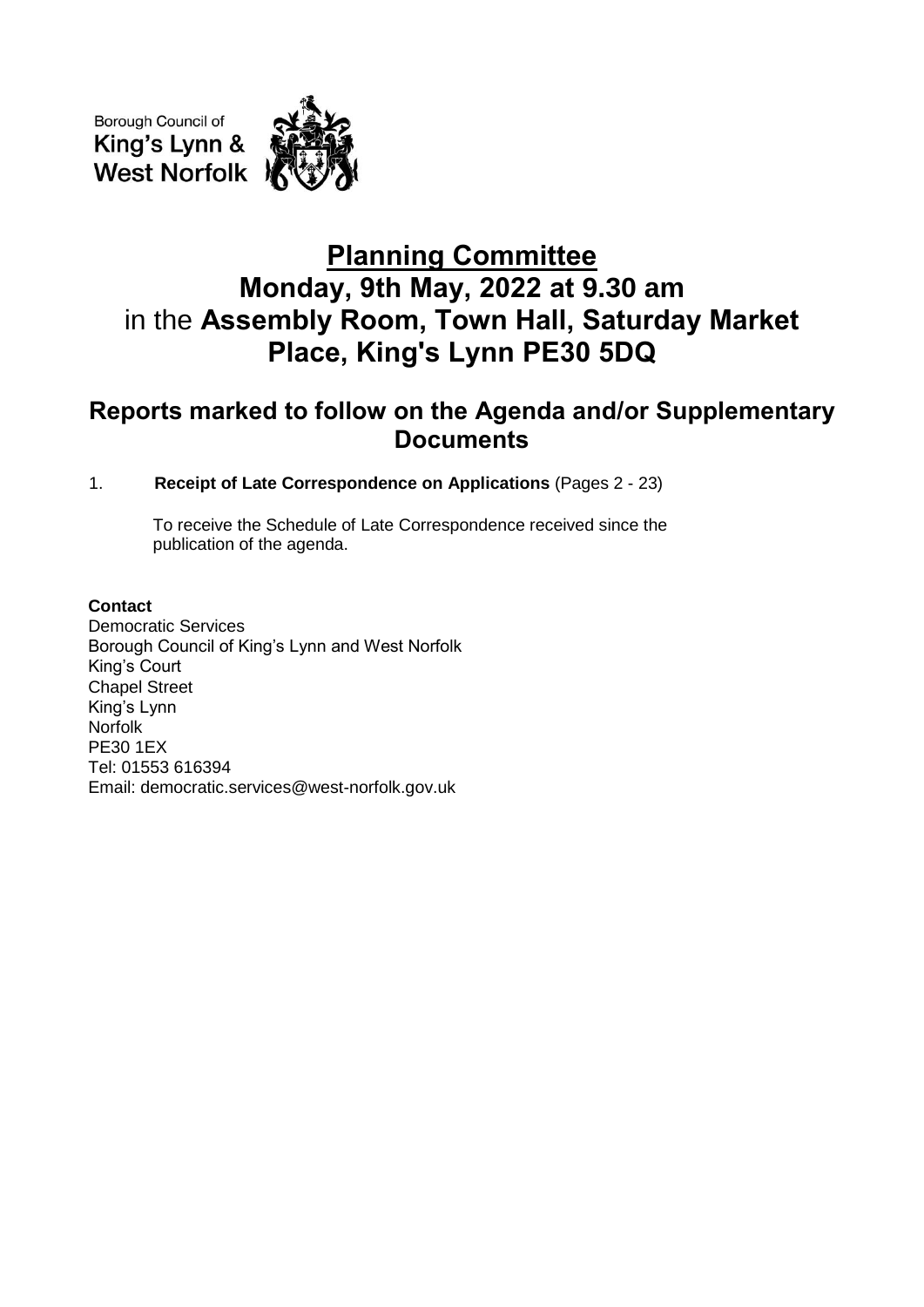#### **PLANNING COMMITTEE 4 April 2022**

#### **SUMMARY OF ADDITIONAL CORRESPONDENCE RECEIVED SINCE THE PUBLICATION OF THE AGENDA AND ERRATA**

**Item 8/1(a) Page No. 8**

**CORRECTION**: On pages 6 and 11 of the Agenda, reference is made to the recommendation of refusal of the application. This should be amended as the recommendation is that Members instructions are sought.

On page 26 of the Agenda report there is reference to a CSNN query about a ditch. CSNN are satisfied with the ditch arrangements, which is clarified on page 14 of the report.

# **Town Council Comments:**

DMTC Planning Committee met last night and discussed the process involved in deciding the Lidl application, the matter having been raised with the Chair by a number of concerned residents. As a result of their discussions, it was agreed that I would raise a number of concerns:

- It would appear that SADMP DM10 has not been fully considered by the Borough Planning Committee, in particular the effect on the town centre. There is a requirement to look for development land within the centre and it was suggested that the site of the Downham Market Club (now closed) on Paradise Rd could lend itself to retail development.
- Cllrs wished to point to the number of shops in Kings Lynn town centre that have closed, presumably as a direct consequence of the Hardwick development.
- The land on which Lidl are proposing to build was previously designated for residential use and lies outside the town centre building line.
- Finally, Cllrs highlighted that the Borough Planning Committee have voted contrary to officers' recommendations to refuse permission.

**Third Party Comments:** Additional Third Party comments have been received as summarised below:

4 representations in SUPPORT-

- A discount grocery store has long been needed in this area.
- Will provide jobs for the locality, and career progression/apprenticeship opportunities.
- Late councillor's comments are trying delaying tactics to scupper this application, against the large number of supporters. With increasing population, see housing approval at last planning meeting, a further food store would be an asset to Downham.
- May also help to relieve the acute and chaotic parking problem which exists at present in Downham. I do not undertake my main food shopping in Downham due to parking and the uncompetitive pricing in the existing supermarkets.
- Trying to squeeze more money out of Lidl may well be counterproductive, as it appears nobody seems to know what they would spend the 50K on.
- LIDL offers excellent quality and value for money.
- Will alleviate need for people to travel to other towns to shop as is currently the case.
- Close proximity to the new McDonald's and Starbucks makes sense to use that area for even more amenities.
- Will be easy to access store for people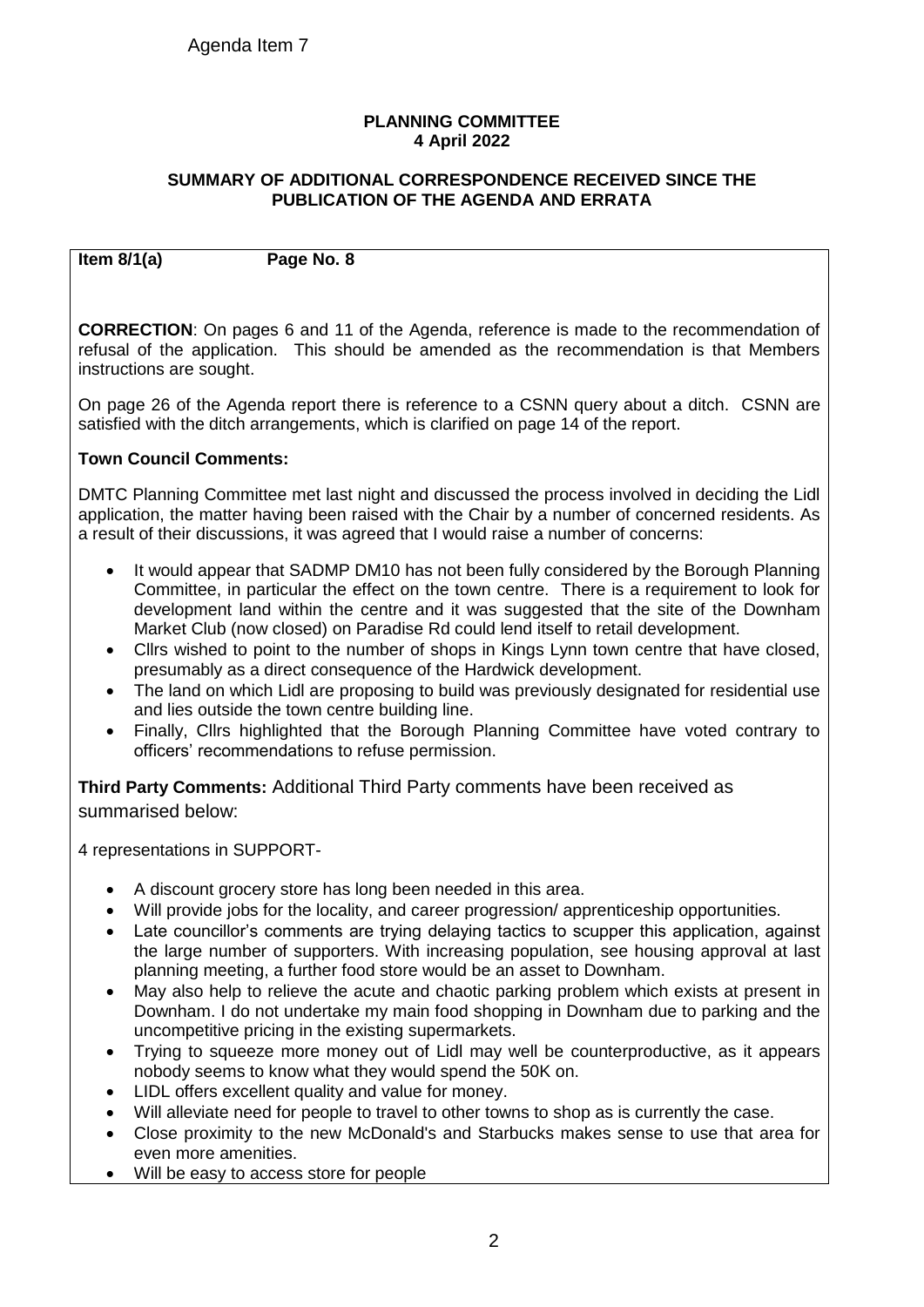- Provide variety for residents
- Potential for LIDL to support community projects eg, building playgrounds
- Keeping the town developing and therefore being attractive for further investment, better infrastructure and working age families
- Giving people choice and supporting their democratic rights of voting for how they want their town to look and feel
- Catering for a growing population

1 letter of OBJECTION –

- Noise
- Residential amenity
- Traffic/ Highways
- Detracts from the appearance of the entrance to the town and loss of the beautiful rural walk at the back of the field.
- The traffic consequences of the development could be horrendous. Traffic will build up on roundabout as a result of McDonalds/ Starbucks and LIDL. Residents walking would have to cross Bexwell Rd on foot with no pedestrian crossing – potential for serious accidents.
- Roundabout is an important junction. This could also impact the Marham airbase traffic.
- Alternative sites should be considered due to traffic.

**Cllr Ryves**: Comments received as follows:

A LIDL in Downham will increase price competition and choice and is potentially a good thing. But the site proposed is out of town in an area considered countryside, it will encourage car use and will reduce footfall in the town centre. Officers had considered whether there is an alternative site available which would be supportive of the Town Centre, they found none.

The Council has a statutory duty to protect and maintain the viability of town centres, and LIDL accepts that their development will indeed be damaging so have proposed a somewhat token financial contribution to mitigate impacts from their store on the town centre.

It now seems that the generosity of LIDL is indeed restricted to a pocket money £50,000 and the Town Council has not been able to negotiate a more meaningful sum which would allow for significantly supportive actions. This is somewhat wretched - LIDL's sales in the UK in 2020 were almost £7bn with over 920 stores. For the planning committee which was "minded" to accept the application in what I consider a spineless reaction to populism and a blatant disregard for planning policies this might present a dilemma.

Additionally, there is no traffic impact statement on the consequences of the greatly increased traffic flow on the Bexwell Road ( I estimate that LIDL's will generate around 3,000 vehicle movements a day on top of perhaps 2,000 happy eaters at McDonalds, the majority of whom will be drive thru. I fear gridlock on the Bexwell Road.

Possible outcomes-

(1) Should LIDL be refused I am sure that they would look at other options as there would be no reasons to appeal on planning grounds. Morrisons in their submission warned that if LIDL were to proceed then they would need to reconsider the future of their store. Recently, Morrisons, which in 2019 invested £1.5m in refurbishing this store, has closed stores in Crawley, Shirley, Swindon and Wigan. To my mind a transfer of ownership to LIDL could be the best outcome. Afterall, in October 2021, private equity interests purchased Morrisons so it is no longer the clear custodian of the family values which built it up.

(2) On planning grounds, it is clear that this application should be rejected. If the committee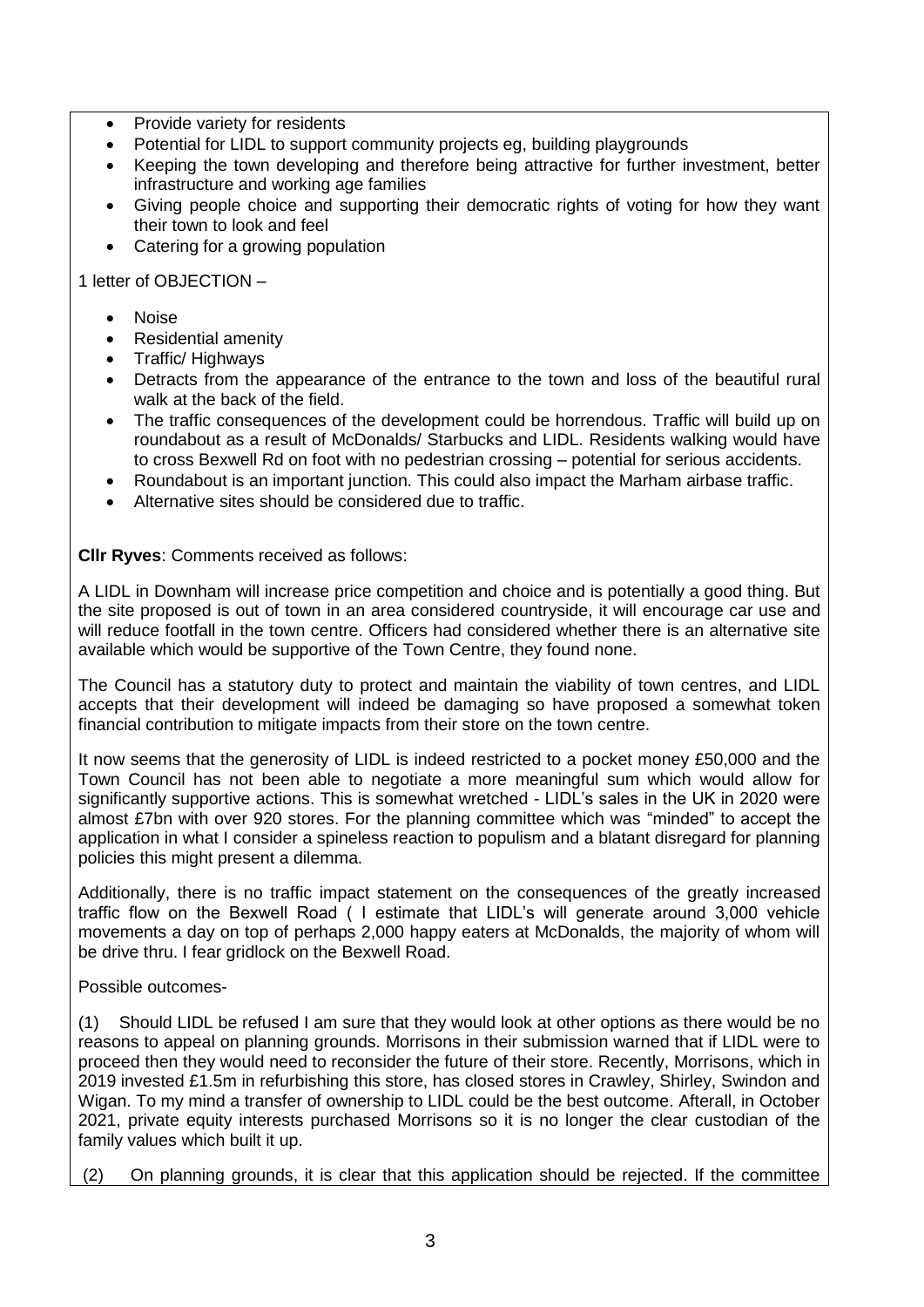confirms its mindfulness to accept in spite of the miserliness of LIDL, than I believe that restrictions need to be placed on this site, both to prevent its transfer of ownership to a non discount supermarket , LIDL having been the stalking horse to get through planning, and to limit the damage to the town centre. The obvious such restriction will be to limit the number of Discounted lines that the site can offer. This could be reviewed over time to allow existing retailers to adapt to the new competitor.

(3) I would be more supportive if the amount offered by LIDL was meaningful and personally would like to see a local bus service underwritten by LIDL linking all parts of Downham to their store and to the town centre, and also to outlying villages to mitigate the increased car use their plans will create. Such a scheme increases consumer choice, supports the town centre as it transitions away from retail and supports those who do not have the vehicles necessary to take advantage of supposed lower prices.

(4) It remains within the remit of the planning committee to defer a decision until a more acceptable mitigation plan is put forward by LIDL's who I think got a bit greedy in their reading of the support implied by the committee who will now have had time to consider what represents acceptable mitigation. This is a discussion I look forward to hearing.

Can you advise me please on the significance of the LIDL application being in the name of LIDL?

To my mind and from looking at the comments from the public and those from Councillors at the April meeting it seems that many are wanting a discount store in Downham Market such that it is highly relevant that the applicant is LIDL, in that if it were say Waitrose or ASDA it would be a less emotionally charged application.

What is the possibility of any decision to approve being capable of challenge by a party considering themselves financially compromised by a successful application where it can be demonstrated that the committee has favoured LIDL as an applicant and is minded to grant an approval over officer recommendations for the principal reason of the identity of the applicant?

Additionally there is clearly a possibility of the applicant selling the land on to another party with planning consent - what can be done to ensure that if approved this site will be available only for a recognised discount retailer?

#### **Assistant Director's comments:**

Comments from the Town Council are noted. The assessment of the proposal against policy CS10 is discussed within the Committee Report. The application site was not designated for residential development in the adopted Local Plan.

Third party comments are noted and these issues are discussed within the Committee Report.

Cllr Ryves comments are noted and the points raised are for debate at the Planning Committee meeting. In terms of the 'traffic impact statement' on the consequences of the cumulative development; the Transport Assessment and the Travel Plan submitted by the applicant has included projected traffic movements. In response to this the Local Highway Authority has no objections to the scheme. These documents are all available online.

If Members recommended approval of the application, it would be necessary to limit the planning consent to that of a discount retailer. The retail assessment work, and potential impacts on the town centre, were based on the store being a discount retailer. A standard supermarket operator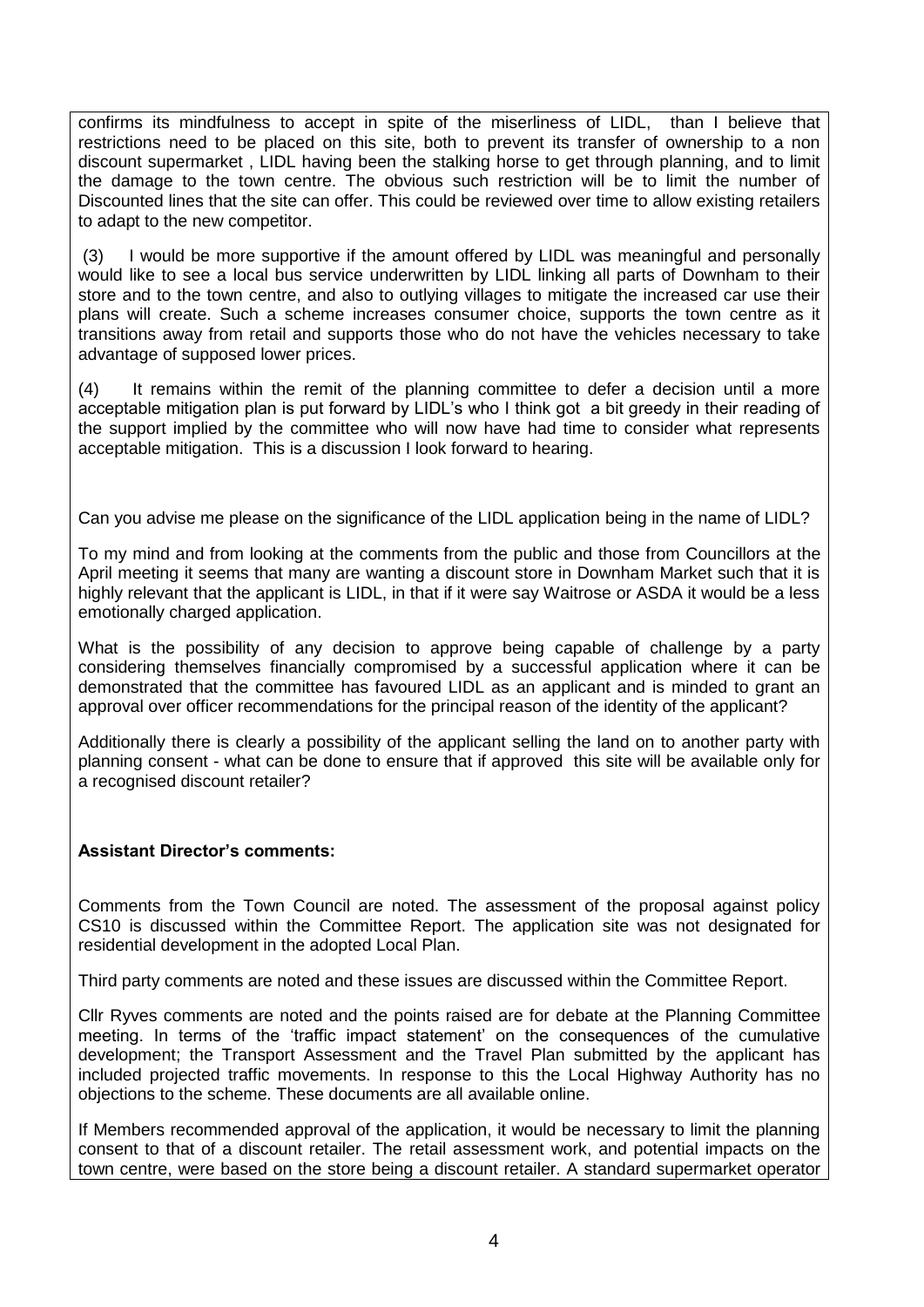would be likely to have a different impact on the town centre. Therefore, it is recommended that conditions would be attached which restrict the gross internal floorspace, the net retail floor area, the total retail sales area for sale and display of convenience goods and the total retail sales area for the sale and display of comparison goods. In addition the range/number of product lines would be limited. These conditions would ensure that the planning consent was specific to a discount retailer rather than a general supermarket model as advised by our Retail Planning Consultant. Conditions would also be attached preventing the subdivision of the retail unit into smaller units, and restricting any concession units within the application site.

**Below are a list of draft conditions in case Committee determine to approve this application. Note that the pre-commencement conditions have not yet been agreed by the agent:** 

1. The development hereby permitted shall be begun before the expiration of three years from the date of this permission.

Reason: To comply with Section 91 of the Town and Country Planning Act, 1990, as amended by Section 51 of the Planning and Compulsory Purchase Act, 2004.

2. The development hereby permitted shall be carried out in accordance with the following approved plans: 7783L-06, 7782L-17, 7783L-18, 7783L-19, 7783L-20, DWG 00 Rev.2, DWG 01 Rev.2, 1367-001 Rev.B, 20-096-01 Rev.B, SCP/200469/ATRSK05 Rev.B, SCP/200469/SK05 Rev.B, 16-2066-004 Rev.P1.

Reason: For the avoidance of doubt and in the interests of proper planning.

3. The development shall be built in accordance with the submitted flood risk assessment and drainage strategy (Flood Risk Assessment | Lidl Downham Market | Cora IHT | Ref: Project No: 16-2066, Document No: T001 | Rev: Issue 3 | Dated: 08 March 2022) and the following additional supporting documents/drawings/reports:

• The revised drainage area plan drawing (Drainage Area Plan | Downham Market | Cora IHT | Drawing No: 16-2066-002 | Rev: P2 | Dated: February 2022).

• The exceedance route drawing (Anticipated Exceedance Flow Plan | Downham Market | Cora IHT | Drawing No: 16-2066-003 | Rev: P1 Dated: February 2022).

The schematic drainage layout adopted must be that demonstrated in the final submitted drainage strategy drawing (Drainage Strategy 1 of 2 | Downham Market | Drawing No: 16- 2066-001 | Rev: P3 | Dated: February 2022). The approved scheme will be implemented prior to the first use of the development.

Reason To prevent flooding in accordance with National Planning Policy Framework (NPPF) paragraph 167,169 and 174 by ensuring the satisfactory management of local sources of flooding surface water flow paths, storage and disposal of surface water from the site in a range of rainfall events and ensuring the SuDS proposed operates as designed for the lifetime of the development

4. SHC 05 - Prior to the first use of the development hereby permitted the vehicular access shall be constructed in accordance with a detailed scheme to be agreed in writing with the Local Planning Authority in accordance with the highways specification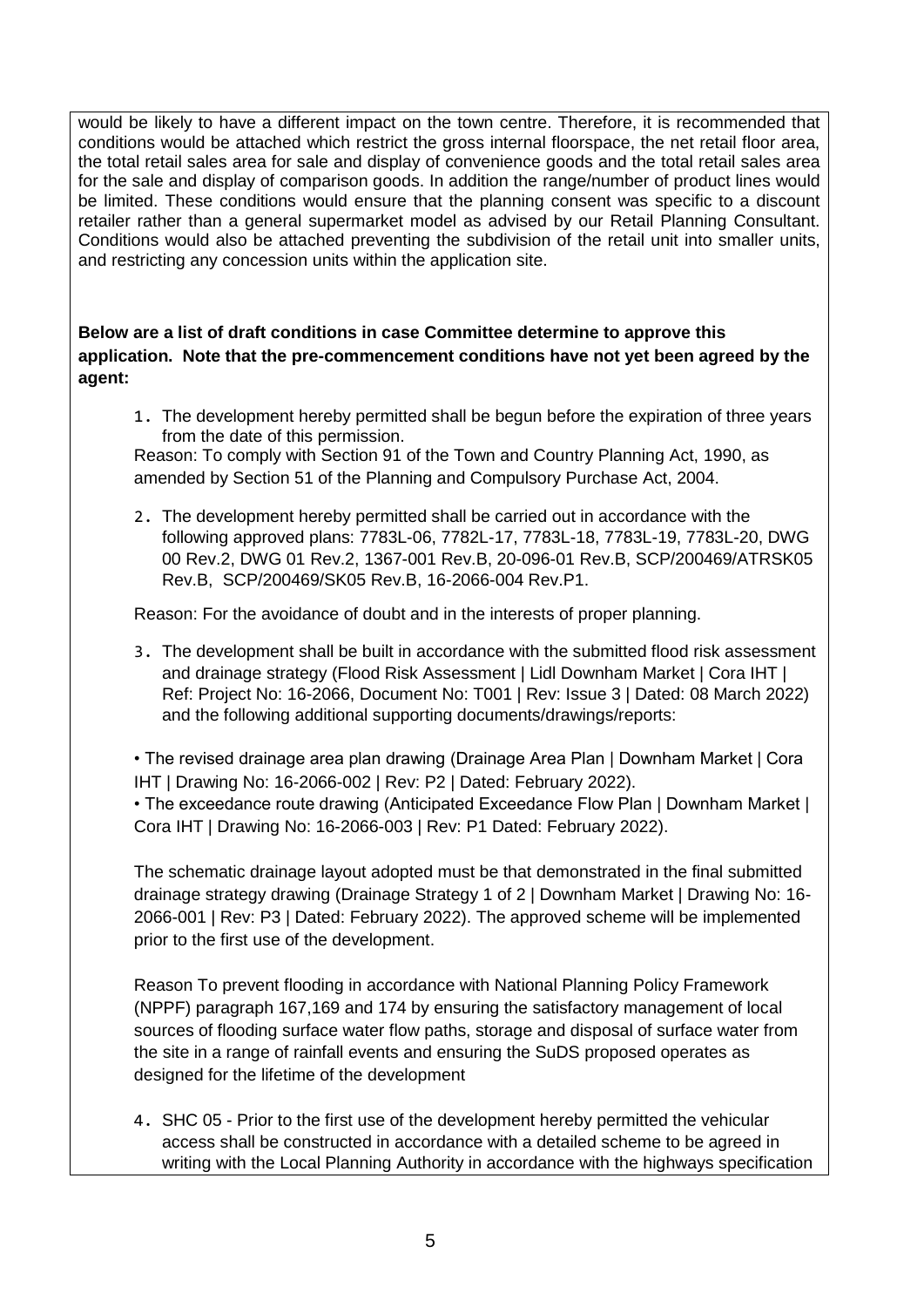(for the first 10 metres into the site) and thereafter retained at the position shown on the approved plan. Arrangement shall be made for surface water drainage to be intercepted and disposed of separately so that it does not discharge from or onto the highway.

Reason: To ensure construction of a satisfactory access and to avoid carriage of extraneous material or surface water from or onto the highway in the interests of highway safety.

5. SHC 07 - Any access gates/bollard/chain/other means of obstruction shall be hung to open inwards, set back, and thereafter retained a minimum distance of 15 metres from the near channel edge of the adjacent carriageway. Any sidewalls/fences/hedges adjacent to the access shall be splayed at an angle of 45 degrees from each of the outside gateposts to the front boundary of the site.

Reason: In the interests of highway safety enabling vehicles to safely draw off the highway before the gates/obstruction is opened.

6. SHC 10 - The gradient of the vehicular access shall not exceed 1:12 for the first 15 metres into the site as measured from the near channel edge of the adjacent carriageway.

Reason: In the interests of the safety of persons using the access and users of the highway.

7. SHC 17 - Prior to the first occupation/use of the development hereby permitted visibility splays measuring 2.4 metres (as measured back from the near edge of the adjacent highway carriageway) x 70 metres shall be provided to each side of the access where it meets the highway. The splay(s) shall thereafter be maintained at all times free from any obstruction exceeding 0.225 metres above the level of the adjacent highway carriageway.

Reason: In the interests of highway safety in accordance with the principles of the NPPF.

8. SHC 21 - Prior to the first occupation/use of the development hereby permitted the proposed access/on-site car and cycle parking/servicing/loading/unloading/turning/waiting area shall be laid out, demarcated, levelled, surfaced and drained in accordance with the approved plan and retained thereafter available for that specific use.

Reason: To ensure the permanent availability of the parking/manoeuvring areas, in the interests of satisfactory development and highway safety.

9. SHC 23 Development shall not commence until a scheme detailing provision for on-site parking for construction workers for the duration of the construction period has been submitted to and approved in writing by the Local Planning Authority. The scheme shall be implemented throughout the construction period.

Reason: To ensure adequate off-street parking during construction in the interests of highway safety. This needs to be a pre-commencement condition as it deals with the construction period of the development.

10. SHC 24A - Prior to the commencement of any works a Construction Traffic Management Plan and Access Route which shall incorporate adequate provision for addressing any abnormal wear and tear to the highway together with wheel cleaning facilities shall be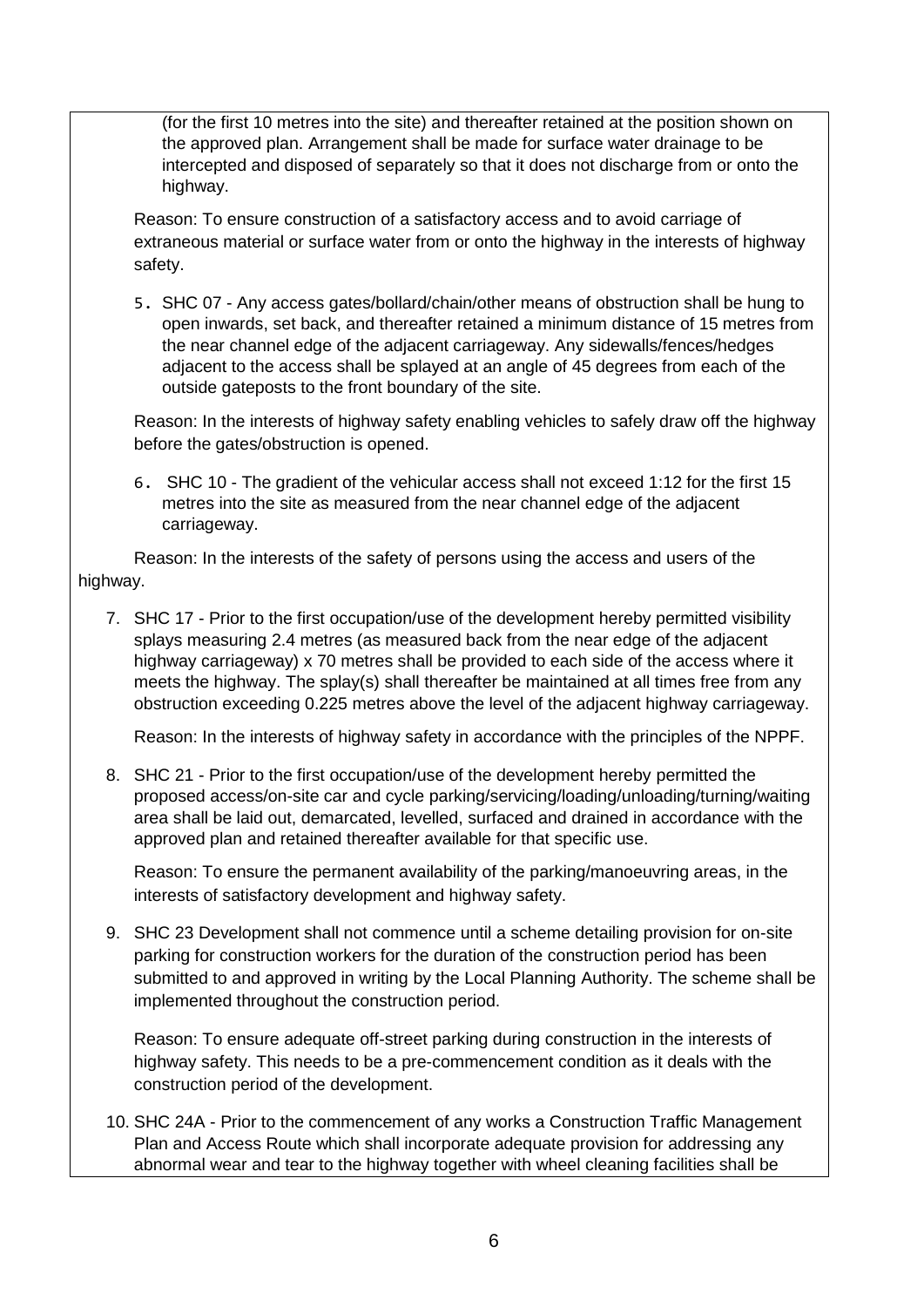submitted to and approved in writing by the Local Planning Authority together with proposals to control and manage construction traffic using the 'Construction Traffic Access Route' and to ensure no other local roads are used by construction traffic.

Reason: In the interests of maintaining highway efficiency and safety. This needs to be a pre-commencement condition as it deals with safeguards associated with the construction period of the development.

11. SHC 24B For the duration of the construction period all traffic associated with (the construction of) the development will comply with the Construction Traffic Management Plan and use only the 'Construction Traffic Access Route' and no other local roads unless approved in writing with the Local Planning Authority.

Reason: In the interests of maintaining highway efficiency and safety.

12. SHC 33A -Notwithstanding the details indicated on the submitted drawings no works above slab level shall commence on site unless otherwise agreed in writing until detailed drawings for the off-site highway improvement works (including the provision of a RHTL, pedestrian refuge island, frontage footway, footway links to the adjacent bus stops and DDA bus stop improvements) as indicated (in part) on Drawing No. (s) SCP/200469/SK05 rev B) have been submitted to and approved in writing by the Local Planning Authority.

Reason: To ensure that the highway improvement works are designed to an appropriate standard in the interest of highway safety and to protect the environment of the local highway corridor.

13. SHC 33B - Prior to the first use of the development hereby permitted the off-site highway improvement works (including Public Rights of Way works) referred to in Part A of this condition shall be completed to the written satisfaction of the Local Planning Authority.

Reason: To ensure that the highway network is adequate to cater for the development proposed

14. In the event that contamination is found at any time when carrying out the approved development that was not previously identified it must be reported in writing immediately to the Local Planning Authority. An investigation and risk assessment must be undertaken in accordance with current best practice, and where remediation is necessary a remediation scheme must be prepared, which is subject to the approval in writing of the Local Planning Authority. Following completion of measures in the approved remediation scheme, a verification report must be prepared, which is subject to the approval in writing of the Local Planning Authority. In the event that contamination is found at any time when carrying out the approved development that was not previously identified it must be reported in writing immediately to the Local Planning Authority. An investigation and risk assessment must be undertaken in accordance with current best practice, and where remediation is necessary a remediation scheme must be prepared, which is subject to the approval in writing of the Local Planning Authority. Following completion of measures in the approved remediation scheme, a verification report must be prepared, which is subject to the approval in writing of the Local Planning Authority.

Reason: In the interests of protecting the environment and the future occupants of the development in accordance with the NPPF.

15. Prior to commencement of development, a detailed Construction Environmental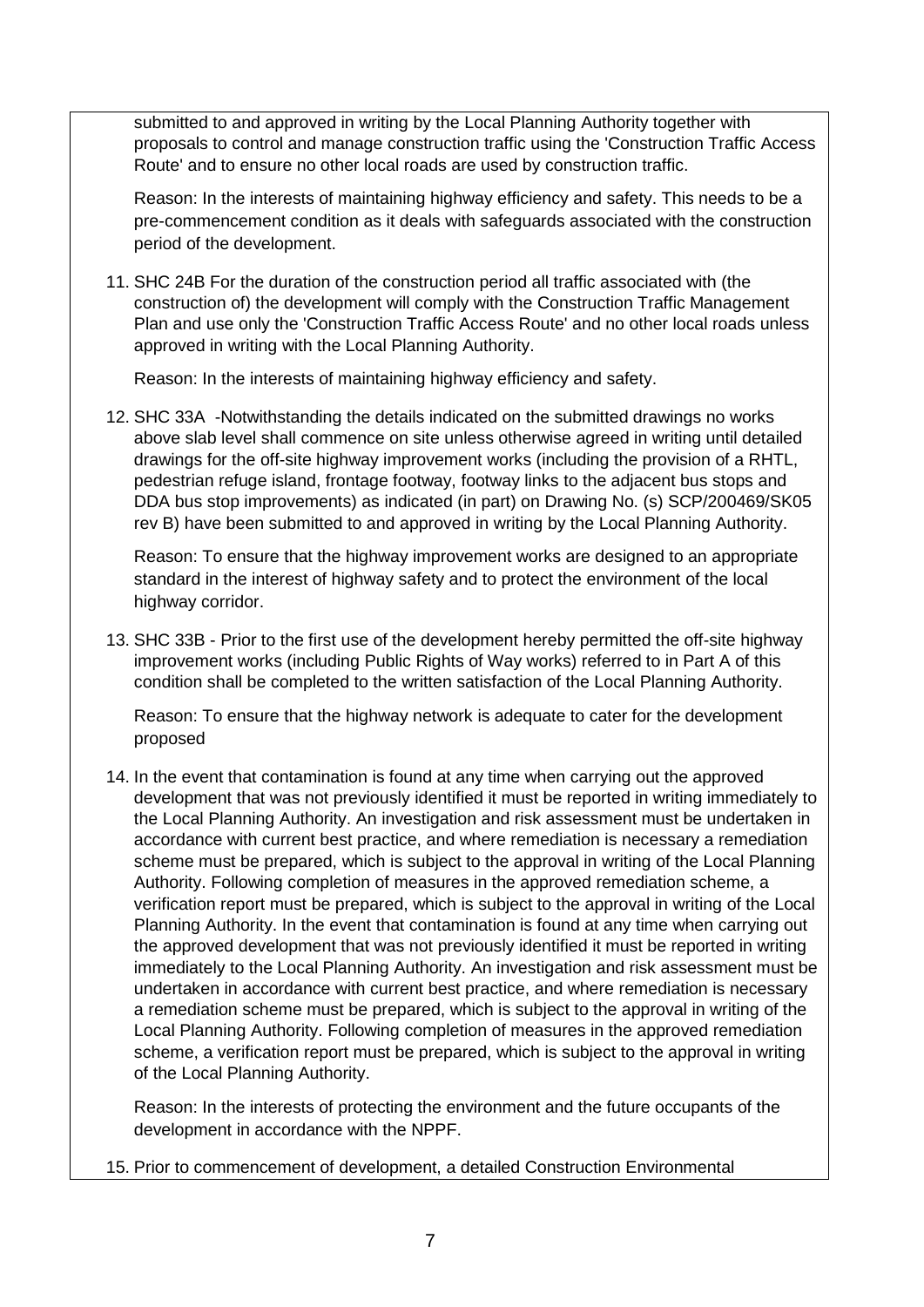Management Plan must be submitted to and approved by the Local Planning Authority; this must include the mitigation measures proposed in Appendix B of the AQA to protect residents from construction dust. The scheme shall be implemented as approved.

Reason: In the interests of the amenities of the locality in accordance with the NPPF. This needs to be a pre-commencement condition given the dust emissions that could arise during the construction phase.

16. The lighting hereby approved shall be constructed strictly in accordance with drawing number 'DWG 01 Rev 2.' Lighting shields shall be installed on the three western lighting columns as depicted on this drawing.

Reason: In the interests of minimising light pollution and to safeguard the amenities of the locality in accordance with the NPPF.

17. The development hereby approved shall be constructed in accordance with the site layout plan drawing number 7782L-17 and the swept path drawing SCP/200469/ATRSK05 Rev.B. Delivery vehicles shall only use the turning route shown on these drawings.

Reason: To ensure that the amenities of neighbours are safeguarded in accordance with the NPPF.

18. No deliveries shall be taken at or despatched from the site outside the hours of 07:00- 22:00 hours Monday to Saturday (including Bank/Public Holidays) and 10:00-16:00 hours Sundays.

Reason: In order that the Local Planning Authority may retain control over the development in the interests of the amenities of the locality in accordance with the NPPF.

- 19. The store opening hours shall only be between the hours of 07:00-23:00 hours Monday to Saturday (including Bank/Public Holidays) and 10:00-16:00 on Sunday, unless otherwise approved in writing by the Local Planning Authority. Reason: In order that the Local Planning Authority may retain control over the development in the interests of the amenities of the locality in accordance with the NPPF.
- 20. Prior to commencement of development a detailed construction management plan must be submitted to and approved by the Local Planning Authority; this must include proposed timescales and hours for the construction phase, deliveries/collections and any piling. The scheme shall also provide the location of any fixed machinery, their sound power levels, the location and layout of the contractor compound, the location of contractor parking, proposed attenuation and mitigation methods to protect residents from noise, dust, lighting and litter, and communication methods to the surrounding residents regarding the construction phases and likely disruptions. The scheme shall be implemented as approved.

Reason: To ensure that the amenities of future occupants are safeguarded in accordance with the NPPF.

21. All hard and soft landscape works shall be carried out in accordance with the approved details as shown on drawing number 20-096-01 Rev.B. The works shall be carried out prior to the occupation or use of any part of the development or in accordance with a programme to be agreed in writing with the Local Planning Authority. Any trees or plants that within a period of 5 years from the completion of the development die, are removed or become seriously damaged or diseased, shall be replaced in the next planting season with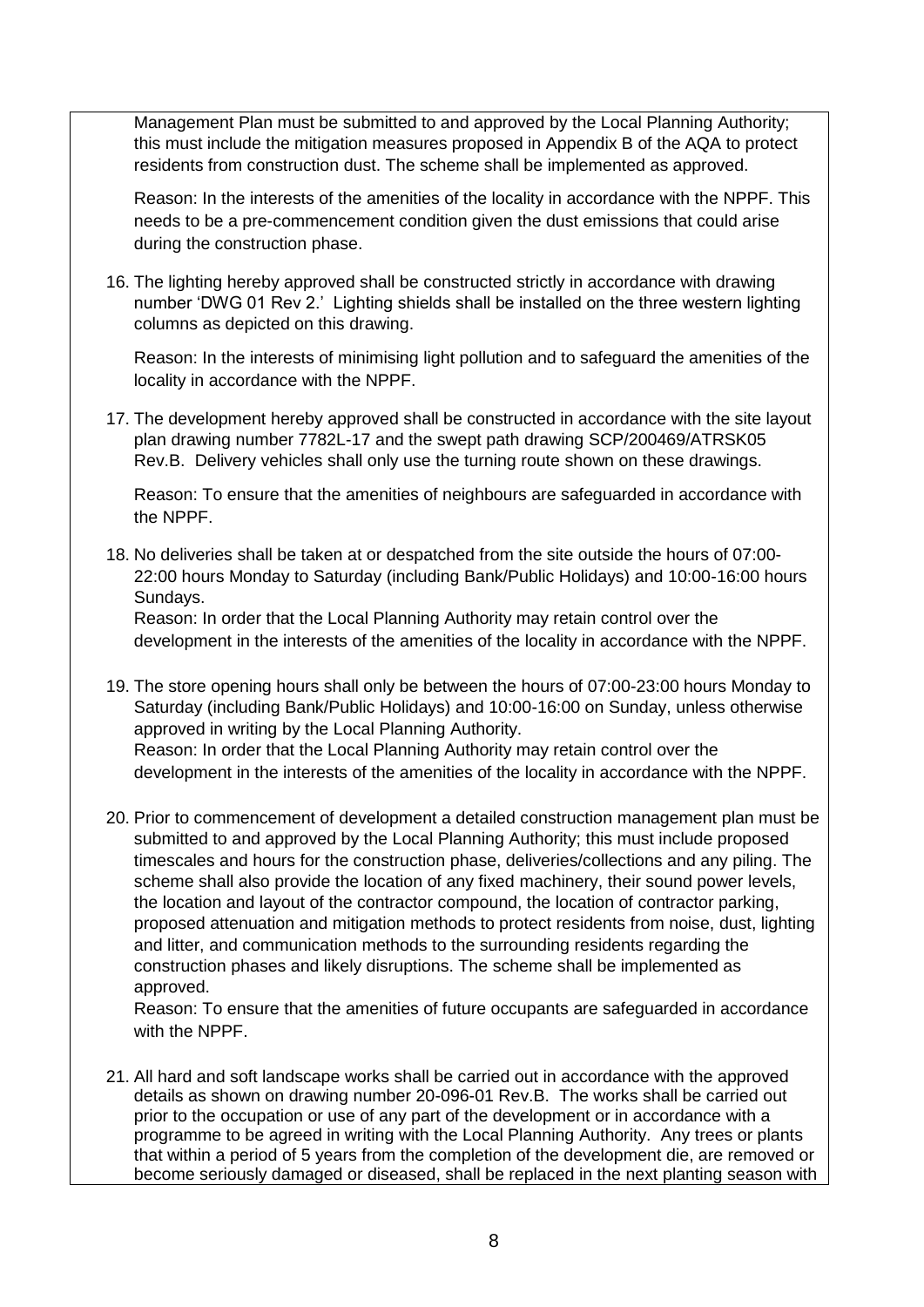others of similar size and species as those originally planted, unless the Local Planning Authority gives written approval to any variation.

Reason: To ensure that the work is carried out within a reasonable period in accordance with the NPPF

The development hereby approved shall be constructed in accordance with the – and email dated 24 March 2022 from Estrada Ecology and these mitigation measures.

- 22. The foodstore hereby permitted shall be subject to the following restrictions:
	- i. The total gross internal floorspace shall not exceed 2,175 sq.m including any mezzanine floorspace.
	- ii. The net retail floor area (excluding checkouts, lobbies, concessions, restaurants, customer toilets and walkways behind the checkouts) shall not exceed 1,414 sq.m including any mezzanine floorspace.
	- iii. The total retail sales area for the sale and display of convenience goods shall not exceed 1,131 sq.m including any mezzanine floorspace.
	- iv. The total retail sales area for the sale and display of comparison goods shall not exceed 283 sq.m including any mezzanine floorspace.
	- v. The development shall only be used as a Class E(a) retail foodstore and shall be restricted to 'limited product line deep discount retailing' and shall be used for no other purpose falling within Class E of the Town and Country Planning (Use Classes) (Amendment) Regulations 2020 (or any order revoking or re-enacting or amending that order with or without modification). 'Limited product line deep retailing' shall be taken to mean the sale of no more than 4,000 individual product lines.

Reason: For the avoidance of doubt and to ensure that the permitted development does not have a negative impact on the vitality and viability of nearby defined centres in the locality in accordance with the NPPF and Development Plan.

- 23. The foodstore hereby permitted shall be used as a single unit, and shall not be subdivided into two or more retail units without express planning permission being granted by the Local Planning Authority. Reason for condition:- To safeguard the vitality and viability of nearby defined centres.
- 24. No concession units shall be provided within the foodstore without express planning permission being granted by the Local Planning Authority. Reason for condition:- To safeguard the vitality and viability of nearby defined centres
- 25. The development shall be carried out in accordance with mitigation measures within the Preliminary Ecological Appraisal Survey Report (SQ-105) dated 2 October 2020 and within the email from Estrada Ecology dated 24.3.22 which explained that the site be stripped under a working method statement to include a finger tip search of the ditch and habitat manipulation of the site. If any hedges/trees are removed within the breeding bird season (typically March to September inclusive) a pre-works breeding bird survey will be required. Reason: To ensure the protection of protected species in accordance with Section 15 of the NPPF and the Conservation of Habitats and Species Regulations 2017.
- 26. The development shall be carried out in accordance with the Travel Plan by SCP reference SCP/200469/TP/1 dated October 2020. The approved Travel Plan shall be implemented in accordance with the timetable and targets contained therein and shall continue to be implemented as long as any part of the development is occupied/used subject to approved modifications agreed by the Local Planning Authority as part of the annual review.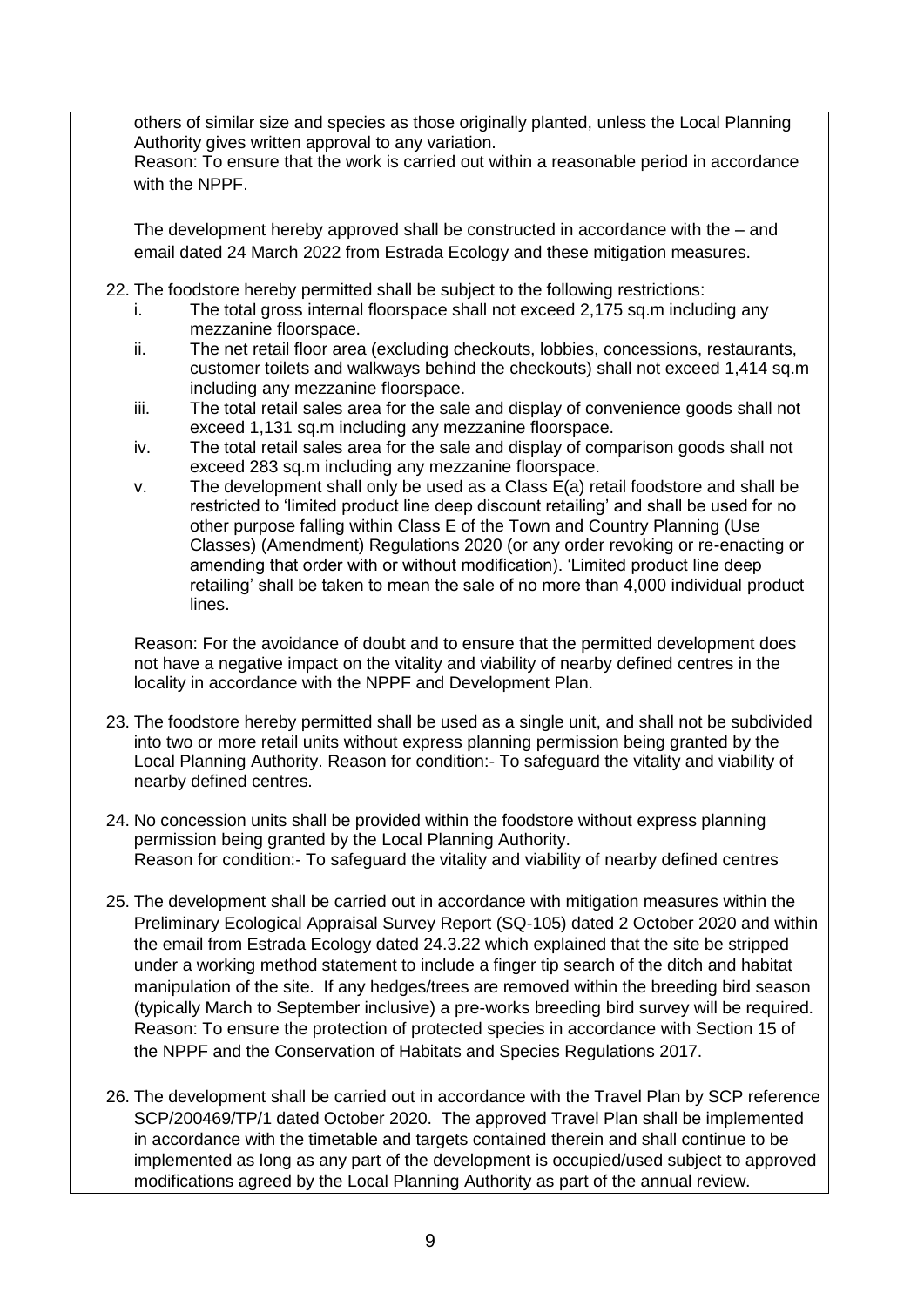Reason: To encourage sustainable ways to access the store in the interests of sustainability and to comply with the NPPF.

27. Notwithstanding details as shown on the approved plans, prior to the commencement of development full details of the acoustic barriers as shown on Drawing No 20-096-01 Rev.B shall be submitted and agreed by the Local Planning Authority. The acoustic barriers shall be installed subject to a timetable to be agreed by the Local Planning Authority and shall be retained thereafter in perpetuity.

Reason: In order that the LPA may retain control over the development in the interests of the amenities of the locality in accordance with the NPPF.

28. The development shall be implemented in accordance with the Assessment of noise from proposed mechanical services, deliveries and car parking Noise Report by Noise Assess Ltd reference 13091.03.v1 dated November 2020.

Reason: To ensure that the amenities of neighbours are safeguarded in accordance with the NPPF.

#### **Item 8/1(b) Page No. 30**

# **CORRECTIONS:**

Reference to 10m on Page 42 should read 16m. The correct distance from Plot 9 to the edge of the site boundary (north) is 16m. This does not include approximately 5m of highway verge shown on the plans before the formal edge of the carriageway.

Page 32 - For clarity, the Applicant is County Councillor Tony White, who is not a current Borough Councillor.

The Housing Supply figure has been updated and is now 6.24 years. The figure on page 39 of the agenda should therefore be amended.

**Cllr Ryves:** Comments received as follows

Passivhaus is clearly a desirable standard to build to and adds between 3-5% to the build cost where an experienced contractor is used. The concept is to design a building to be airtight and highly insulated such that heating costs are dramatically cut, a quality of great value in an era of high energy costs and growing concern to reduce emissions. So it would indeed be excellent to see dwellings of this standard become the norm, with perhaps the Borough showing the lead. As I recall, the additional cost of the Parkway homes with certain environmental features equated to some £5,000 per home and that seems pretty close to the cost of further upgrading to this demanding standard.

But it does seem to me somewhat disingenuous for the developer to argue that by definition increasing the design spec to that of "passivhaus" automatically renders the property one of exceptional design and therefore compliant with DM3 in being a home of " particularly high quality"

I say that passivhaus is really a construction technique, not a design issue . What DM3 in fact says is that

" in exceptional circumstances the development of small groups of dwellings in..hamlets MAY be considered appropriate where the development is of Particularly High Quality AND would provide significant benefits to the local community"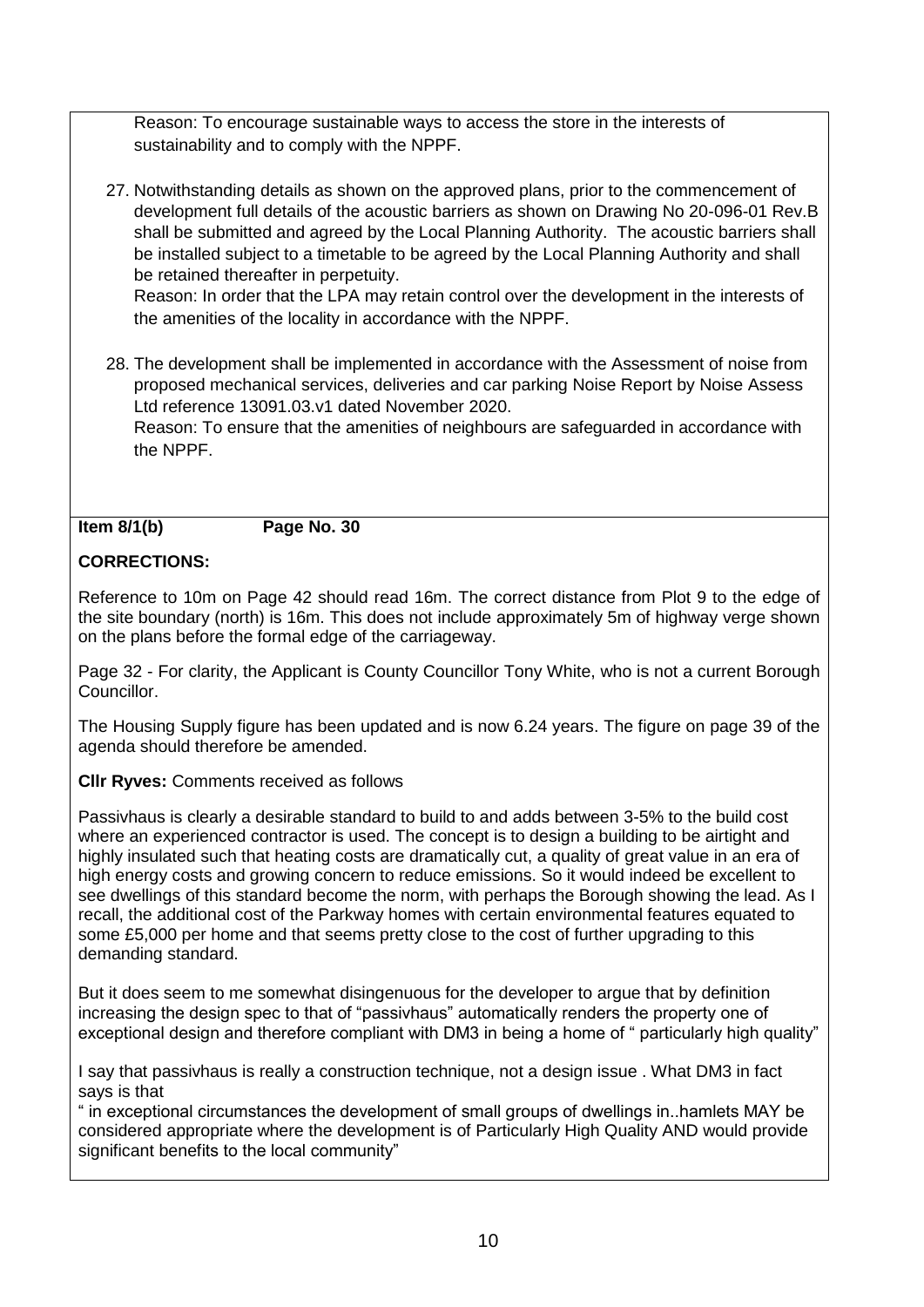It seems in this case the committee is being asked to believe that this development offers both high quality and community benefit. I do not see the latter. Indeed, if this committee accepted this suggestion by the developer presumably the mere suggestion of passivhaus would render invalid all such restrictions on the ability of developers to chew up the countryside as they wished and we would be awash with passivhaus developments as far as the eye could see.

I called this development in partly as I felt it would be very useful for councillors to understand the passivhaus design metric and to therefore encourage its general use, so that we as a Borough can become known for the quality of our new builds. But I do not for one second believe that it would be appropriate to override considered development policies just because this excellent standard is being applied, especially where this is a development on a countryside side in a hamlet that is seeing a fair amount of development well in excess of local need.

Additionally, there are clear concerns as to the safety of the access to the Methwold road, where I completely disagree with the wisdom of highways who seem to have no objection! It is clear that without enforcement only 50% of users abide by the speed limit. I was surprised that the existing development of which this is an extension was permitted, this former being a consequence of the failure by the Borough to demonstrate a 5 year land supply .

Finally, not only is road speed not enforced here but the entrance to this proposed development is really not safe being on a hill, a fact that will become apparent to councillors if they require a site visit to reach their conclusion and a concern which is constantly expressed to me by residents.

Cllr Ryves also shared a neighbour representation sent directly to him as ward councillor, which references the busy road through Whittington which prevents safe access to the park and suggests provision of a pedestrian crossing and upgrades to play equipment. Cllr Ryves made the following comments in response:

If this scheme is approved there clearly is a community need for equipment of the children's play area and road safety measures, and I would like to see this discussed with the developer under a s106 agreement. This is especially so as this hamlet has had a surprisingly large number of new dwellings recently and infrastructure is lagging.

Having looked at the agent correspondence I am staggered at the implied threats being made. I believe that it is imperative that our parish council has full opportunity to consider what are clearly significant changes made to a scheme on which the pc previously had no comment.

As many I am attracted to the idea of improving the standards of housing in the borough and am concerned that any approval for this scheme unambiguously sets out the standards and certifications required of these proposed dwellings.

**Parish Council:** Comments were received from a member of Northwold Parish Council outlining comments summarised as follows:

- Lack of recreational facilities in Whittington and how to access them safety, crossing A134 is not safe with no formal crossing provision
- Parish Council would like to see formal agreements (via S106) with the developer to provide contributions towards these costs if the application is approved
- No allocated open space within the development and the type of development proposed is such that Whittington's existing park and facilities will be under pressure and these children should have a safe way of crossing the A134 to make use of an updated leisure/recreational space

# **Assistant Director's comments:**

In response to Cllr Ryves comments, in terms of policy DM3 of the SADMPP (2016), this states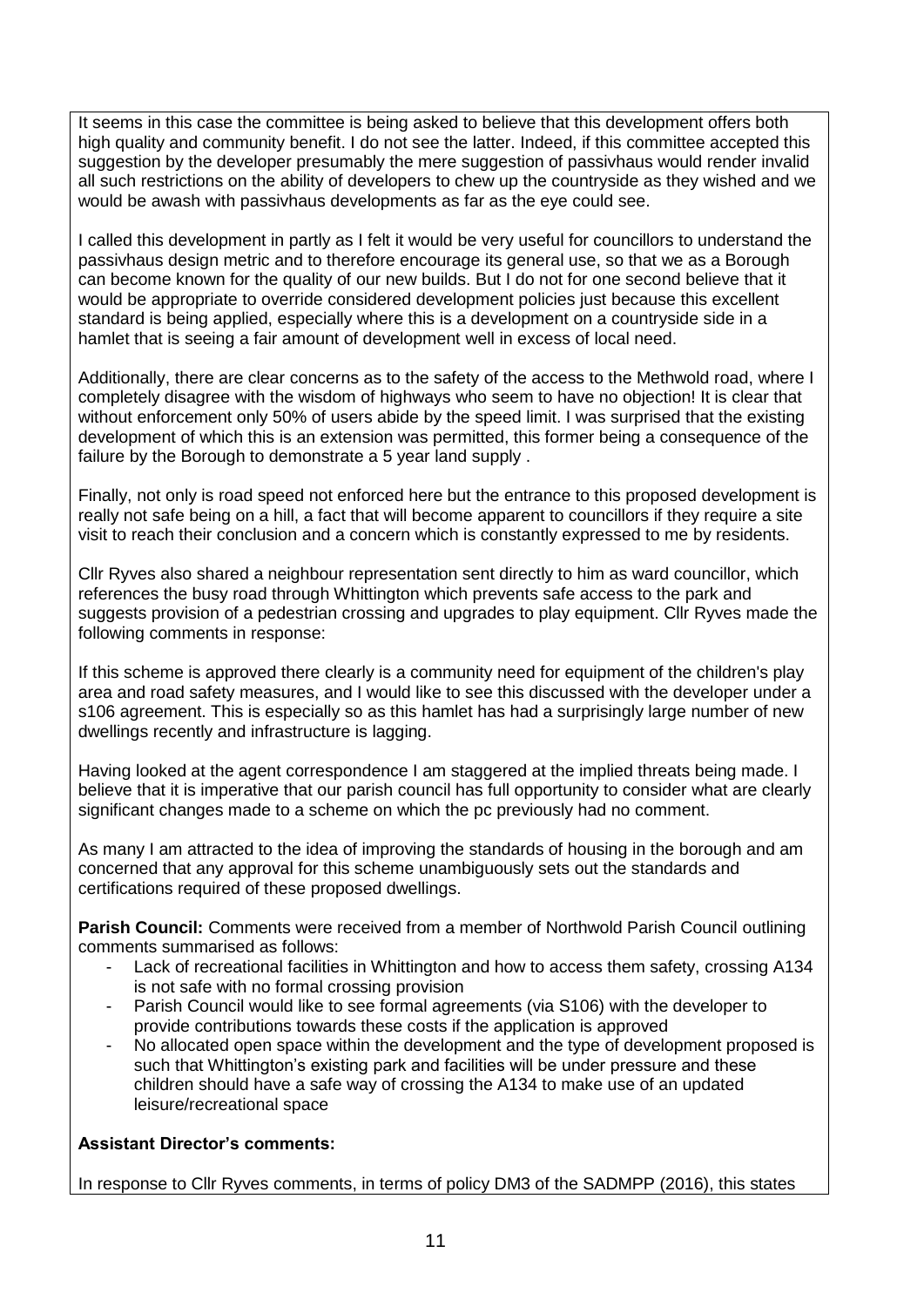that the development of small groups of houses in smaller villages and hamlets may be considered appropriate where the development is of a particularly high quality and would provide significant benefits to the wider community.

Members will need to consider the wording of this policy and whether the proposal site provides any significant benefit to the community, whether the development is of particularly high quality, and whether the construction of 10 dwellings is a 'small group' for the purposes of this policy.

It is your officer's view that there are limited benefits to the community with the scheme for solely housing, although there will be 2 units of affordable housing provided. As discussed throughout the report, the development of the proposal site is considered likely to give rise to adverse impacts on the intrinsic character and beauty of the countryside, in this location. It is your officer's opinion therefore that despite their green credentials in terms of energy use post-construction, the benefits do not outweigh the harm identified.

The lack of existing services and facilities within Whittington is also a consideration, particularly for 10 dwellings, as there are limited opportunities within the village itself that would be supported as a result of the application, and any future occupants would be highly reliant on private vehicles to access services including schools, medical care and work.

The highways concerns are noted although the local highway authority raise no objection.

In reference to comments relating to S106 agreements to include provision of children's play equipment, there is no policy requirement for open space for applications of this size.

#### **Item 8/2(a) Page No. 46**

### **Lead Representative for Heacham Neighbourhood Planning Group comments:**

The Heacham Neighbourhood Plan has passed the Independent Examination and is due to go to referendum in June/July 2022.

Policy 9 (Policy 11 before deletions set out under the Decision Statement prior to be taken to local referendum) of the Heacham Neighbourhood Plan states that 'In order to maintain and improve Heacham's attraction as a quite un-commercialised holiday centre, applications for further holiday accommodation beyond existing defined holiday areas, will only be supported where the proposals:

- Do not have any unacceptable impact on local infrastructure, including green infrastructure

- Are not directly adjacent to any residential areas;

- Can demonstrate a link to wider tourism or land use initiatives that provide demonstrable benefits to the local area.

The application for this extension does not meet any of these criteria.

Further the Lamsey Lane/A149 junction was the subject of most concern and comment in responses to the Neighbourhood Plan Questionnaire. This junction is responsible for the majority of personal injury accidents on this stretch of the A149, and the number of accidents in this location significantly increase in the holiday season. The proposed large extension to this caravan park will significantly increase the traffic at this location.

In addition this is a large extension in the countryside close to the AONB which will cause visual disturbance from the north and south. Policy DM11 of the Local Plan states that 'Small scale proposals for holiday accommodation will not normally be permitted within the Norfolk Coast Area of Outstanding Natural Beauty (AONB) unless it can be demonstrated that the proposal will not negatively impact on the landscape setting and scenic beauty of the AONB or on the landscape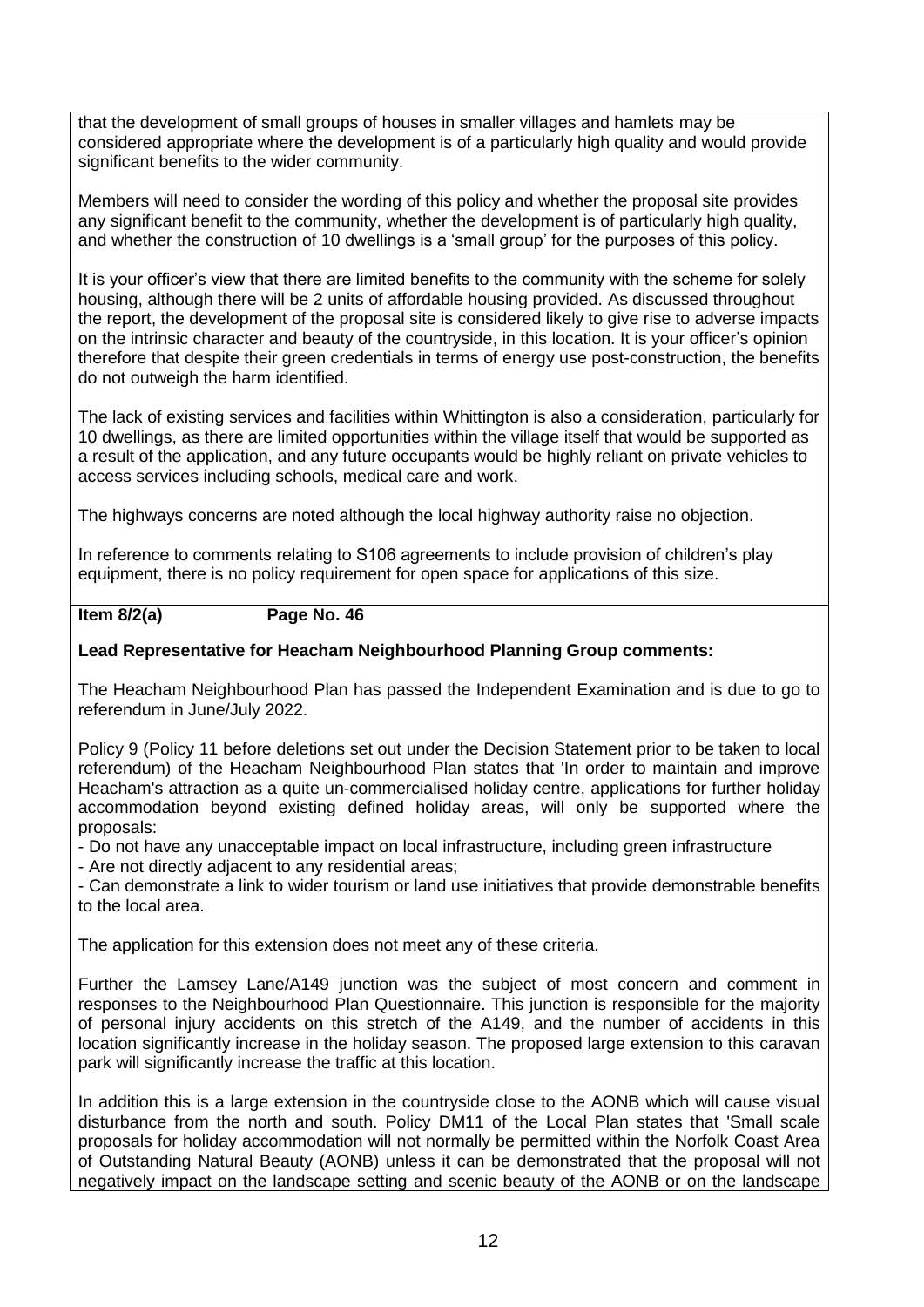setting of the AONB if outside the designated area'.

### **Cllr Terry Parish:** Comments received as follows

This application begins in page 46 of the agenda for the 9th May.

#### Page 49

There are later objections from Heacham Parish Council and from the Neighbourhood Plan Group which, I assume, will appear in late correspondence? 

PROW. NO OBECTION etc. And page 56 top. The officer's reply is misleading. The PROW officer referred to damage to the PROW from construction traffic due to the original extension. An error was made not conditioning no access from the PROW then. A condition is needed to prevent construction traffic using the PROW should the committee be minded to approve this, much larger extension to the extension. Also see PROW Officer submission on the planning portal dated 19th Nov 2021. Note that construction traffic using the PROW would have to pass along a residential cul-de-sac, School Road, join the Broadway and pass through other, narrower, residential streets to access the A149.  

The NCC PROW Officer also asked, for example on 15th Nov that the PROW be extended through the site to join Lamsey Lane as Heacham is poorly served for walkers and cyclists. Perhaps this could be conditioned?

#### Page 53 bottom.

The officer is dismissive of the Parish Council, the CPRE, and the Norfolk Coast Partnership, all of whom have objected -'Whilst the comments are noted'. The response from the NCP (3rd Nov) doesn't even warrant a note on 'Response to Consultation' page 49. The CPRE's objection (3rd Nov) runs to 3.5 pages with detailed planning references.

#### Page 52 middle.

I do note that officers' recognise that this is an 'extension to an extension'. In March 2020 the planning committee approved an extension of 10 caravan units to the existing Meadows Caravan Park. This had two conditions, 5 and 6, relating to screening of the extension by appropriate hedges and landscaping. This was never done and this new application for 36 units, well over three times the size of the original extension, was made instead.

**CIIr Terry Parish: Further comments received as follows** 

#### Agenda Page 48

This an extension to an extension (not simply an extension to an existing caravan site) which is not yet completed. The 10-caravan extension was given planning permission, by committee, on 3rd March 2020. Conditions made then have not been met (Application ref 19/02115/F).

#### Agenda Page 51

NPPF para 84. 'Sites to meet local business and community needs'. There is no community need. Heacham has 2300 caravans already. This site, with 11 months occupancy, is advertised as suitable for the retired and semi- retired, aka older people. Services for older people are already stretched.

'improving the scope for access by foot and cycle' The PROW officer would like the restricted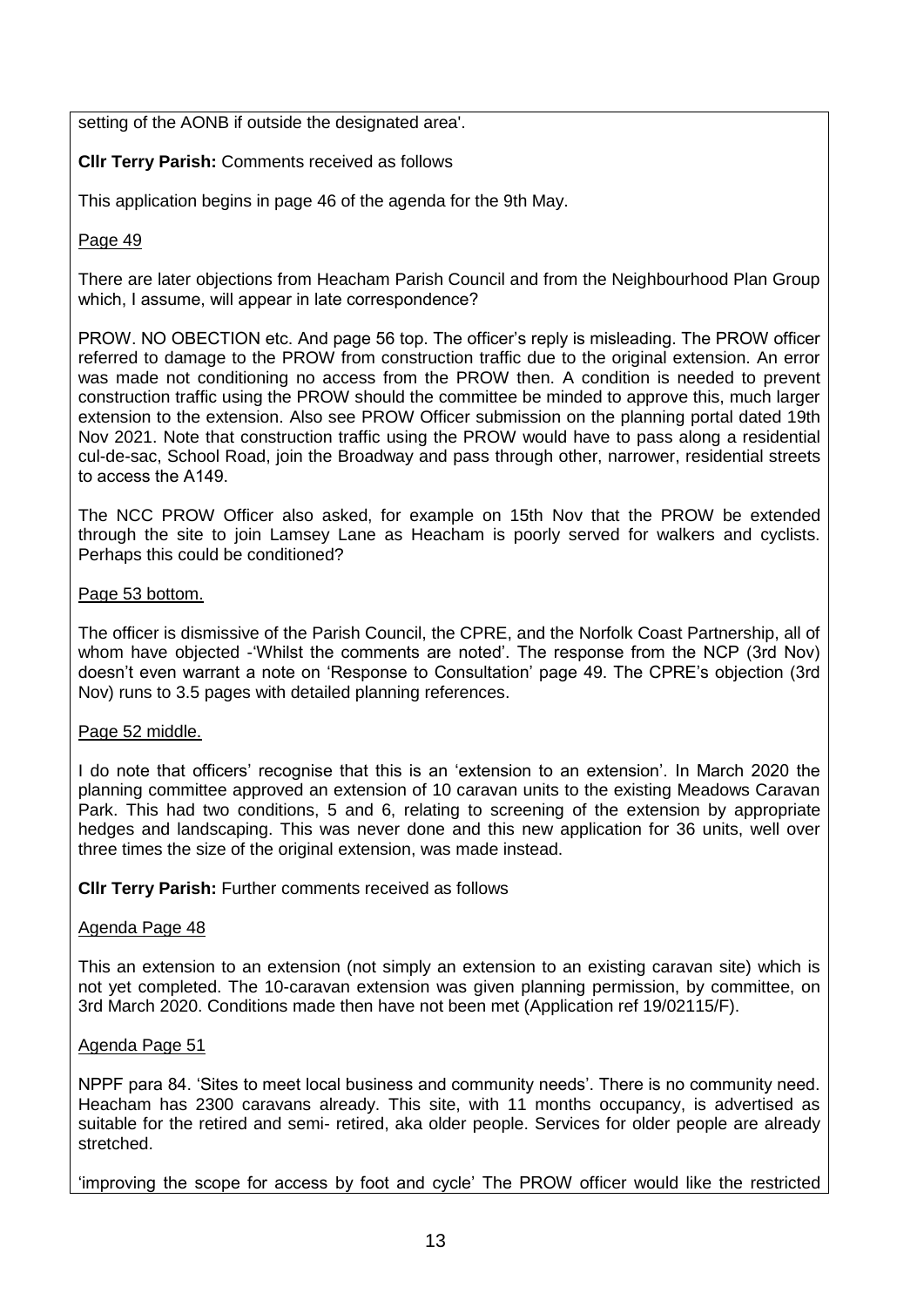byway which meets the corner of the site to be extended through the site to Lamsey Lane.

Core Strategy CS 06 'will not be of detriment to the landscape'. It will be, the development is just below the ridge of the highest 'hill' in Heacham - on that side of the A149.

#### Agenda Page 53

Heacham Neighbourhood Plan. In particular ref 5 and 7. Five: The site does not have to be accessed through the centre of the village but, in reality, will be as the Lamsey Lane /A149 junction is dangerous and frequently avoided by all once they know their way around, and, in the season, access to Hunstanton is delayed by queues on the A149 so traffic cuts through Lamsey Lane, through Heacham and away.

Seven: In this proposal there are no links to wider tourism or land use initiatives that provide demonstrable benefits to the local area so it does not conform with the Draft Neighbourhood Plan. There is another development, coming forward in the vicinity, which will meet these criteria.

#### Agenda Page 54

Paras 2 and 3. There are public views of the site all the year round from the restricted byway which leads to a corner of it. Further development would break the view across fields to a treeline on the ridge so para 7 of the Draft Neighbourhood Plan is breached.

#### Agenda Page 55

Protected sites and species. The ecological assessment was done after the site was degraded during both work on the current extension and preparation for this new application.

The field was left fallow for many years and had an abundance of small willow in the wet half and tall flowering wild flowers in the drier. Many species of butterfly were found in this area and in the verge of the restricted byway outside of it. This verge was also degraded during work to install a water connection to serve the site.

Bats do cross the site. Rabbits used to be plentiful which fed stoats.

Many bird species visited the site and likely nested. Larger species like marsh harriers and buzzard few over it, occasionally perching. Barn Owls patrolled this field and adjacent ones.

#### Agenda Page 56

Historic environment service. I agree that the site may be of archaeological significance being on a 'high' spot. Early Saxon burials (circa AD 500) have been found at the bottom of the hill as the village proper starts.

# **CPRE:**

Having just read the report for 21/01877/FM I am disappointed to see that none of the detail of the attached objection from CPRE Norfolk has been relayed to the Planning Committee, instead just stating that "CPRE Norfolk objects to the above planning application as approval would go against various policies within the adopted Local Plan and the National Planning Policy Framework (NPPF)", and that our comments are "noted".

I am sure you will appreciate the importance of ensuring all concerns are relayed to Councillors to enable them to make as informed a decision as possible, as well as realising that objections are not undertaken lightly. In particular, Policy CS10's requirement for tourism uses being located in or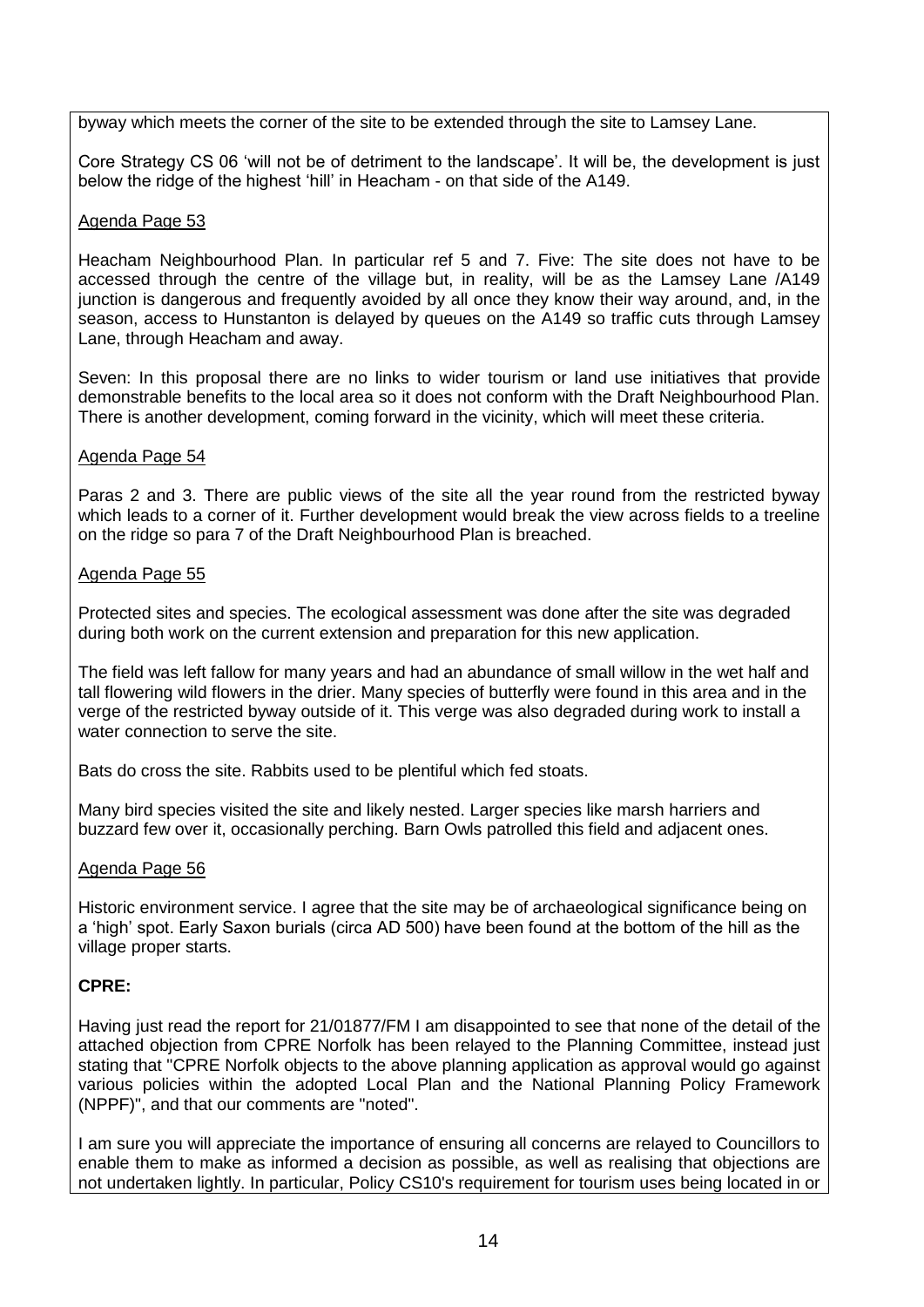adjacent to development boundaries is not fully addressed in the report, along with various other points of detail in the attached objection.

Therefore, I would be grateful if CPRE Norfolk's objection would be copied to members of the Planning Committee in advance of the meeting on 9 May.

### **Natural England:**

No objection to the amended plans.

**CORRECTION:** Norfolk Coast Partnership were missed off the list of original representations. Their response is set out below.

#### **Norfolk Coast Partnership:**

The proposal fails to meet DM 11, no Business Plan has been submitted and screening will only create more visual disturbance in this open landscape.

DM11 'Small scale proposals for holiday accommodation will not normally be permitted within the Norfolk Coast Area of Outstanding Natural Beauty (AONB) unless it can be demonstrated that the proposal will not negatively impact on the landscape setting and scenic beauty of the AONB or on the landscape setting of the AONB if outside the designated area'.

Although the National Planning Policy Framework (NPPF) does not specifically refer to setting in the context of AONBs, the National Planning Practice Guidance (NPPG) confirms that 'Land within the setting of these areas often makes an important contribution to maintaining their natural beauty, and where poorly located or designed development can do significant harm. This is especially the case where long views from or to the designated landscape are identified as important, or where the landscape character of land within and adjoining the designated area is complementary. Development within the settings of these areas will therefore need sensitive handling that takes these potential impacts into account'.

Increased vehicle movement, lighting, physical structures and associated infrastructure will have an impact on views within and towards the AONB. Therefore we object to the proposal.

#### **Assistant Director's Comments:**

The Neighbourhood Planning group's comments are included within this late representations document.

Policy 9 of the Draft Heacham Neighbourhood Plan 'Enabling Employment Opportunities' relates to workshops, shops and business units. It is considered the proposed development satisfies the three criteria whilst point 2 (fibre broadband) is not relevant to the proposal.

Policy 11 'Holiday Accommodation' is addressed under the principle of development section within the committee report, Member's attention is therefore drawn to page 53 of the report.

PROW and highways have not objected to the proposal. Whist construction traffic may have to use various types of roads to access the application site, this is only a temporary measure for the construction and is not considered to be a long-term effect of the proposal. The proposal also confirms that access for the caravan site will be taken from Lamsey Lane. Therefore, in the absence of an objection form the Highway Authority, it is considered temporary use of surrounding roads to facilitate construction of the caravan site would not warrant refusal.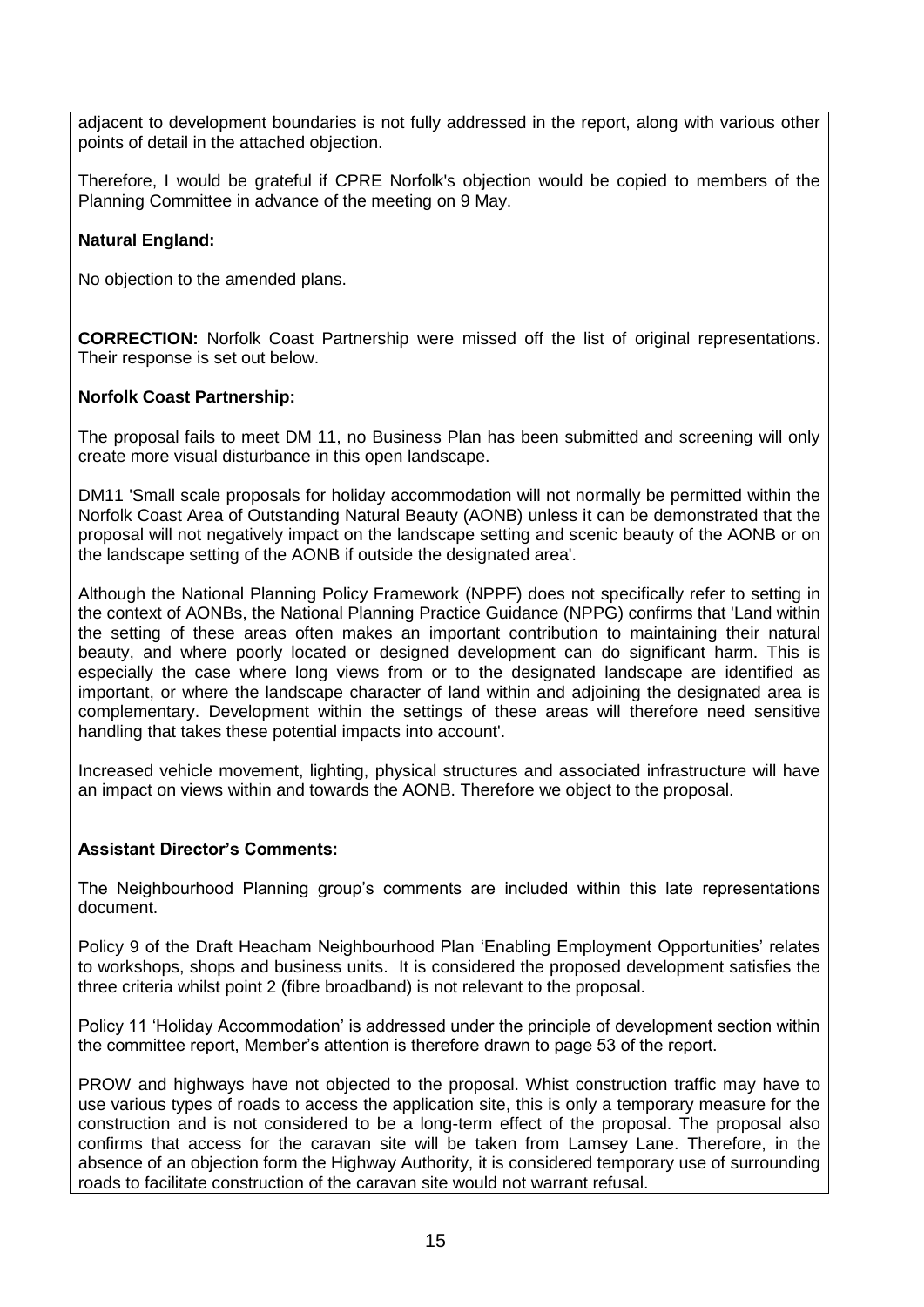The proposal will restore hedge lines along the site boundary, and additional hedgerow planting is also to be secured via condition. It is not considered that views of the site from afar will be detrimentally impacted by the proposed development and that the character of the surrounding countryside will be maintained.

CPRE's full consultee comments are available to view on the Council's website. Policy CS10 is addressed under the principle of development section of the report, Member's attention is therefore drawn to this section of the report (pages 51-53).

A business plan has been submitted in support of the application and as detailed within the officer's report, which was considered to be appropriate and proportionate, detailing how the proposed application would operate in association with the existing caravan park.

As detailed within the Officer's report an LVIA was submitted in support of the application and concluded that there would be limited visual harm to the AONB and wider countryside.

Therefore taking into account the late representations it is considered the application has been carefully balanced with regard to the effects on the local environment and on the wider area whilst applying weight to the Local Plan and the Draft Neighbourhood Plan.

Notwithstanding the approval of 19/02115/F the applicant has requested that the second part of Condition No. 4 is removed as it not practicable to keep an up to date register due to the proposed caravans are in private / long term rent which the occupants can undertake multiple comings and goings over the course of the rental period. However, a register of visits can be kept by the occupants of each of the caravans, not necessarily just the owner of the site. It could be considered that given the agreement each occupant enters with the site owner that they are partly responsible for any site licensing requirements and to ensure a register is kept of the visits.

#### **CORRECTION:**

Reasons for conditions 7 and 11 to be amended as follows.

Reason linked to condition 7

In the interests of proper planning and in accordance with the NPPF para. 205. This has to be precommencement because it deals with archaeology, and must be dealt with at the earliest stage in the development.

Reason linked to condition 11

To ensure that there is a satisfactory means of drainage in accordance with the NPPF. This needs to be a pre-commencement condition, as drainage needs to be designed at the earliest stages of development to ensure the site will be suitably and properly drained.

#### **Item 8/2(b) Page No. 60**

#### **The Norfolk and Fens Cycling Campaign**:

Attach a drawing illustrating the sustained objections from KLWNBUG, The Norfolk and Fens Cycling Campaign, to the above application on highway safety grounds, so we urge you to change your recommendation to refusal in line with NPPF paragraph 111, or at very least attach an additional condition requiring the highway designs as built to follow the national Cycle Infrastructure Design manual LTN 1/20 in full.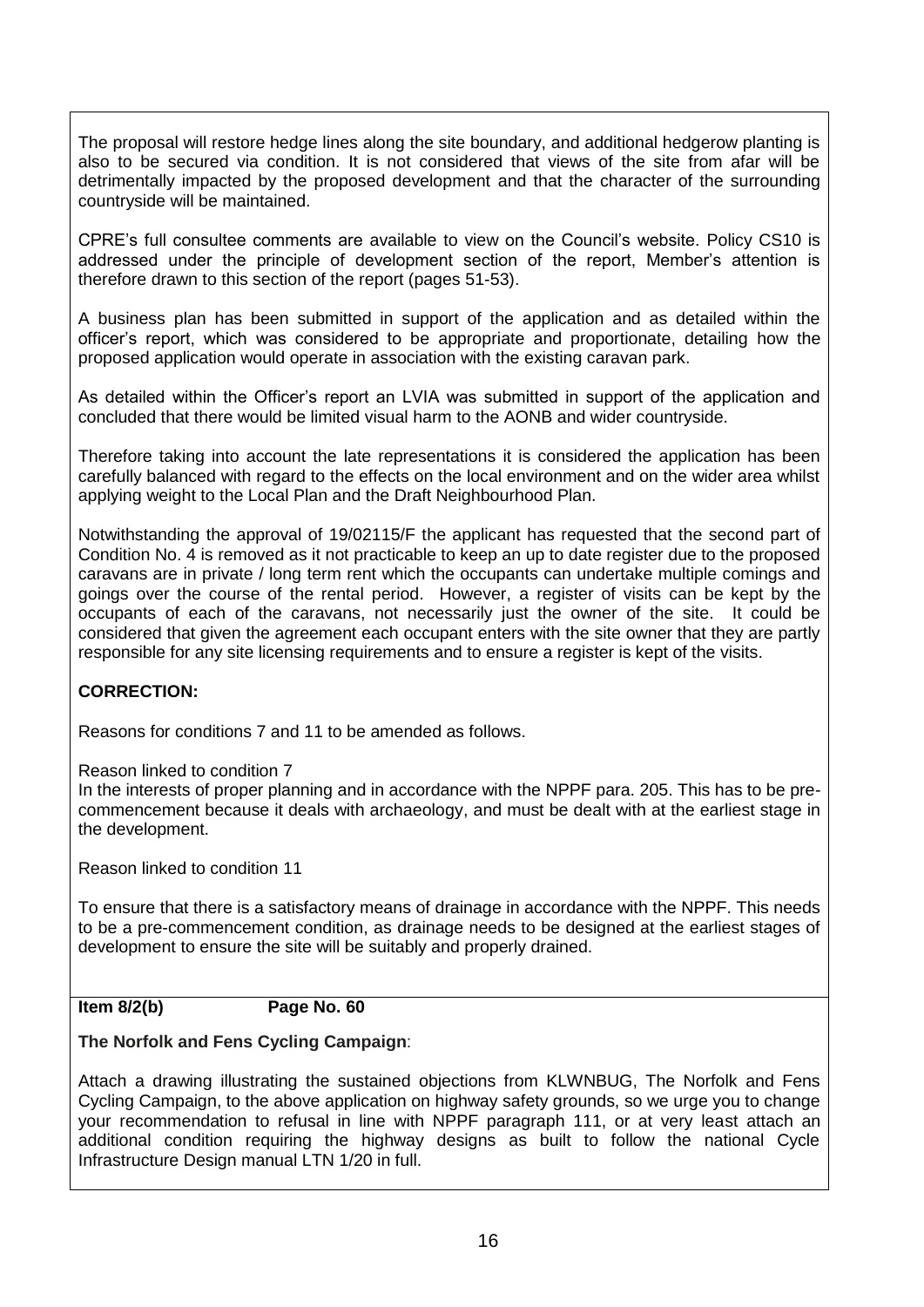As I am sure you know, councils are starting to see national funding reduced or withheld for failing to implement the national "Gear Change" transport policies and we expect planning decisions to be taken into consideration from this summer, so we urge you not to risk West Norfolk losing valuable funding due to failure to enforce the NPPF paragraphs on sustainable transport.

We are very disappointed that neither the applicant nor the councils have engaged early with us on this application, as recommended by the Cycle Infrastructure Design manual LTN 1/20 and as done on some earlier phases of the Lynnsport Area developments.

Finally, I repeat our frequent objections to revised plans being submitted just over a week before the hearing and the council deciding applications where it has an interest in the applicant.

Whilst I would agree that there is merit in some of the issues identified by Mr Ray, these can be dealt with following the grant of planning of permission during the development of detailed engineering drawings.

#### **Norfolk County Council Highways:**

The County Council's standard estate road condition that is either already on the outline permission or should be included in any future reserved matters permission requires the applicant to provide detailed drawings for approval for the roads, footways and cyclepaths, etc. Consideration of any future detailed drawings will take due regard to all relevant local and national guidance, including LTN1/20, which therefore does not need to be specifically mentioned in any condition.

With regards the two developments, the comments by Mr Ray can be summarised as follows

- **Design of the South Wootton roundabout** This is not a consideration of this application and is subject to a separate approval process, following the granting of outline permission
- **Missing crossing at junctions and across the spine road** This is a detailed design matter that can be dealt with following the grant of permission.
- **Ramps must be sinusoidal** This is a construction detail that can be dealt with after the grant of permission.
- **Safety Buffer adjacent to lay-bys** This is a detailed design matter that can be dealt with following the grant of permission, although will require a very minor adjustment to the layout to provide a 0.5m buffer.
- **Substandard width of paths** The highlighted paths have been designed as footpaths and a largely not intended to be adopted. I would have no objection to the highlighted sections being widened, but couldn't justify a recommendation of refusal if they are not.
- **Sharp corners at junctions** This is a design matter that can be dealt with following the grant of permission, although will require a very minor adjustment to the layout to provide the appropriate radius.

#### **Assistant Director's Comments:**

The drawing submitted on 5 May can be viewed on the council's website.

In respect of the comments provided by KLWNBUG attention is drawn to the recommended conditions and in particular Nos. 2, 3 and 5. The proposed conditions require the applicant to submit an application to discharge the planning conditions prior to the commencement of works and final occupation on the site. The conditions require details of the construction of roads, footways, cycleways, street lighting and foul and water sewers within the site to be submitted for their approval. Furthermore, the detailed highway design will also be subject to the separate approval and adoption process of the Highway Authority made under section 38 and 278 of the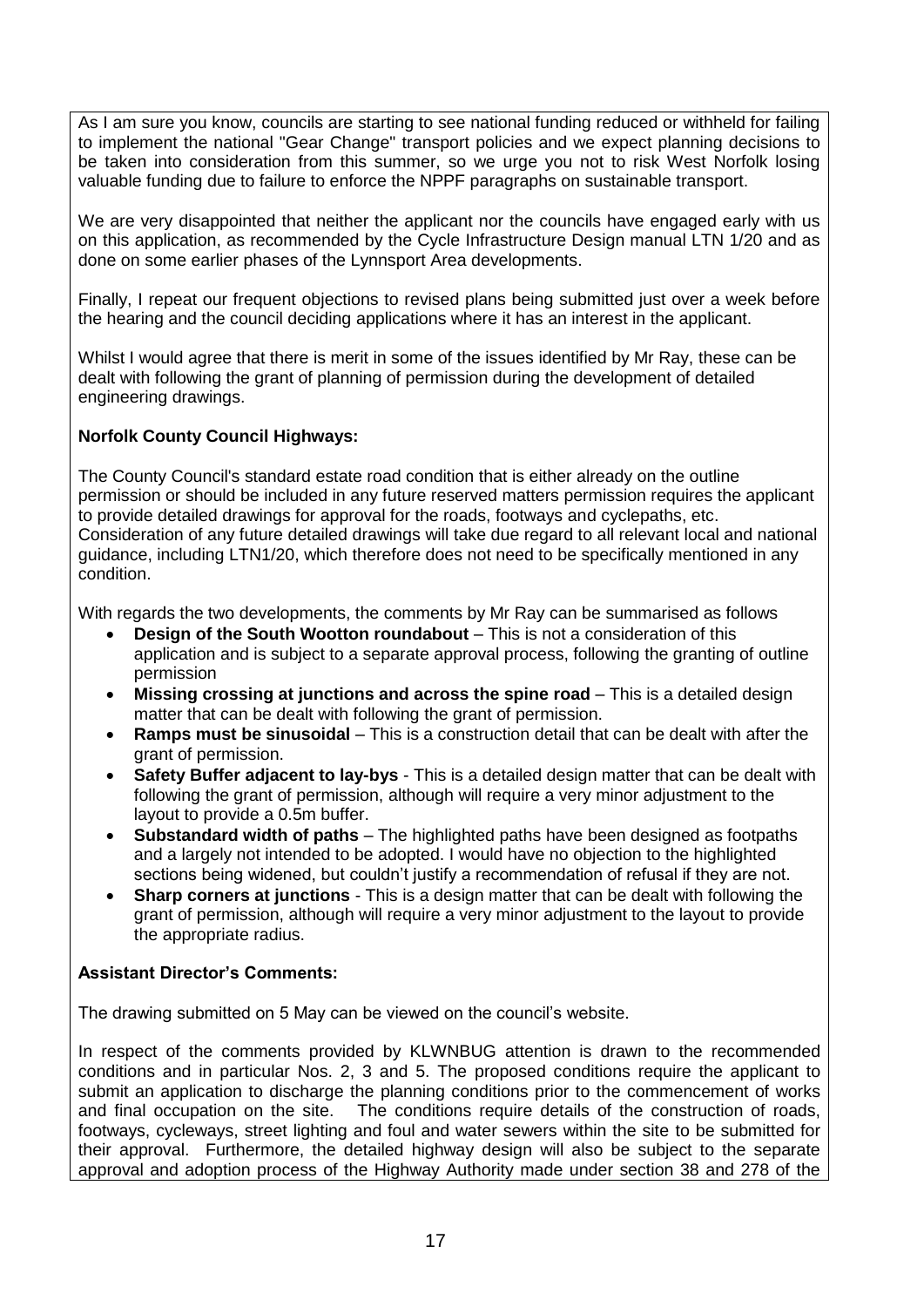### Highway Act.

It is of note that there are no objections from Norfolk County Council as the highway authority, who consider pedestrian and cycling accessibility and safety when considering planning applications. Taking into account the recommended planning conditions and the technical approval process of the Highway Authority, it is considered the alterations highlighted by KLWNBUG can be considered when dealing with the details for the road and footway specification. As such it is considered the comments of the KLWNBUG can be addressed through the discharge of the planning condition.

This is confirmed in the highway response above.

**Item 8/2(c) Page No. 85**

**CORRECTION:** Page 85 and 86 – Wooton should read Wootton.

# **Further comments received:**

#### **Natural England:**

The advice in our previous response applies equally to this amendment although we made no objection to the original proposal.

#### **Open Space Officer:**

- An open space works specification should be provided prior to commencement of development, showing full detail of all equipment, fencing, safety surfacing and associated street furniture. Wooden equipment would be advised against, particularly if wood enters the ground (instead metal shoes should be used). Equipment and surfacing to meet respective BSEN1176 and BSEN1177 standards;
- Development attracts a requirement for 56m2 per dwelling of open space (in a 70/30 split between amenity/outdoor sport and suitably equipped children's play space) For the avoidance of doubt, this cannot include the proposed retail area or areas dedicated to drainage;
- For ease of maintenance, large areas of open space should be accessible with tractor-drawn equipment, with suitable gaps in between trees and other features;
- Areas expected to be maintained by individual occupiers should be within the natural curtilage of the associated property and capable of being maintained with standard domestic tooling;
- Retained trees should be subject to full arboricultural assessment with all action points addressed prior to open space coming into use/adjoining houses becoming occupied.
- Ongoing maintenance should include regular inspections and be robust enough to prevent, in so far as is reasonably practicable, issues such as falling limbs/branches which can generate complaints from adjoining occupiers;
- If SUDs areas are expected to be stood with water, a natural vegetative boundary should be allowed to establish around the water's edge as a natural buffer against the adjoining open space;
- Were the Borough Council to be asked to maintain in future, we would insist on a simplification of the proposed landscaping, with a predominance of amenity grassland capable of being maintained with tractor-drawn equipment. Shrubs and hedge lines against private driveways can be particularly difficult to access and maintain without access to all three sides;
- Dog and litter bins should be distributed around the site, within locations accessible by vehicles for emptying/maintenance;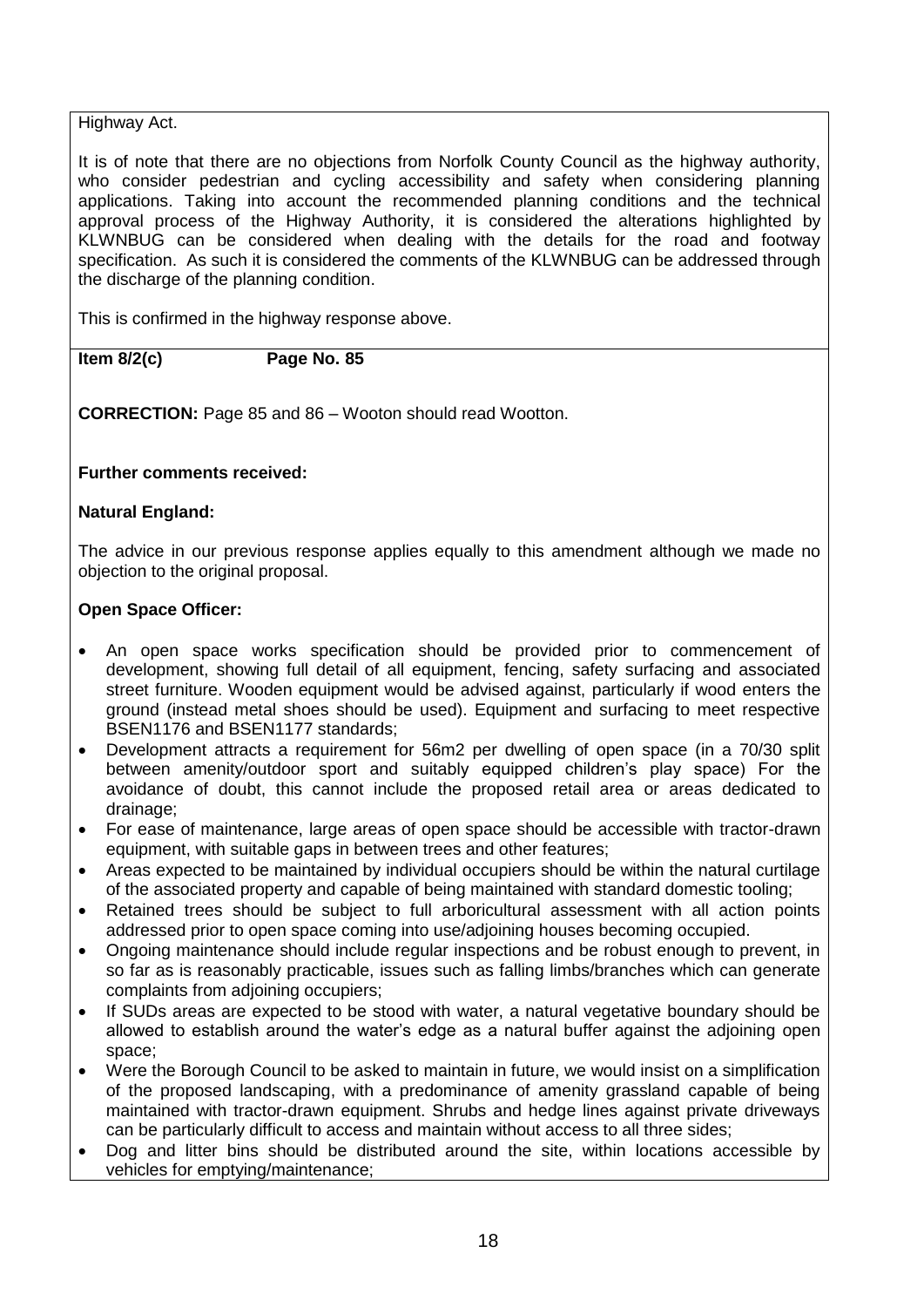Provision of allotment gardens should be with consideration to waiting lists for existing plots to assess demand. Suggest consulting with the Parish Council. Unless allotments are to be vested in the Residents' Management Company or allotment association, these should be managed by the Parish Council (BCKLWN do not manage allotments outside of King's Lynn);

# **Arboricultural Officer:**

- The updated tree protection plan and the landscaping plan have been considered and it can be confirmed that there is no objection to the proposal.
- It is worth noting that approximately 100 trees will be removed to facilitate the proposed roundabout/access to the site and approximately 168m of hedging being removed, mainly through the interior of the site. I am however satisfied that the mitigation planting, 654 standard/heavy standard trees & 16,104 hedging plants, is more than adequate.
- Could you condition the arb report and plans authored by Oakfield Arboricultural Services, plan number: OAS 22-145-TSS01 please? Could you also condition the landscaping plans numbered: LA797-010 & LA797-007 please? These detail the landscaping layouts for POS land and development land.

# **The Norfolk and Fens Cycling Campaign**:

- Please find attached a drawing illustrating the sustained objections from KLWNBUG, The Norfolk and Fens Cycling Campaign, to the above application on highway safety grounds, so we urge you to refuse in line with NPPF paragraph 111, or at very least attach an additional condition requiring the highway designs as built to follow the national Cycle Infrastructure Design manual LTN 1/20 in full.
- As I am sure you know, councils are starting to see national funding reduced or withheld for failing to implement the national "Gear Change" transport policies and we expect planning decisions to be taken into consideration from this summer, so we urge you not to risk West Norfolk losing valuable funding due to failure to enforce the NPPF paragraphs on sustainable transport.
- We are very disappointed that neither the applicant nor the councils have engaged early with us on this application, as recommended by the Cycle Infrastructure Design manual LTN 1/20, despite our visit to the first public consultation event.
- Finally, I repeat our frequent objection to revised plans being submitted about a week before the hearing. This risks railroading or excluding community groups and reduces the time councillors have to scrutinise the plans upon which they have to decide. Please consider deferring this decision to the next meeting to allow fuller scrutiny.

The drawing submitted annotates a site plan of the development showing where there are deficiencies in the highway design for cycling.

# **Local Lead Flood Authority:**

- Following on from our comments on application FW2022 0063, we remain unable to recommend approval of this Reserved Matters application at this time as we cannot identify any significant changes to the layout. The comments from the previous reviews still apply to this application.
- We note from the planning and landscaping layouts submitted that the development layout may not be able to provide a suitably robust surface water drainage strategy that satisfies the requirements of condition 18 and suitably addresses the four SuDS pillars in its current layout. We welcome the use of attenuation basins but if the work required in order to discharge condition 18, such as additional modelling, reveals the need to increase the size of the basins, this may not be possible due to the lack of available space surrounding the basins.
- In addition, the LLFA considers that the current proposed housing density does not leave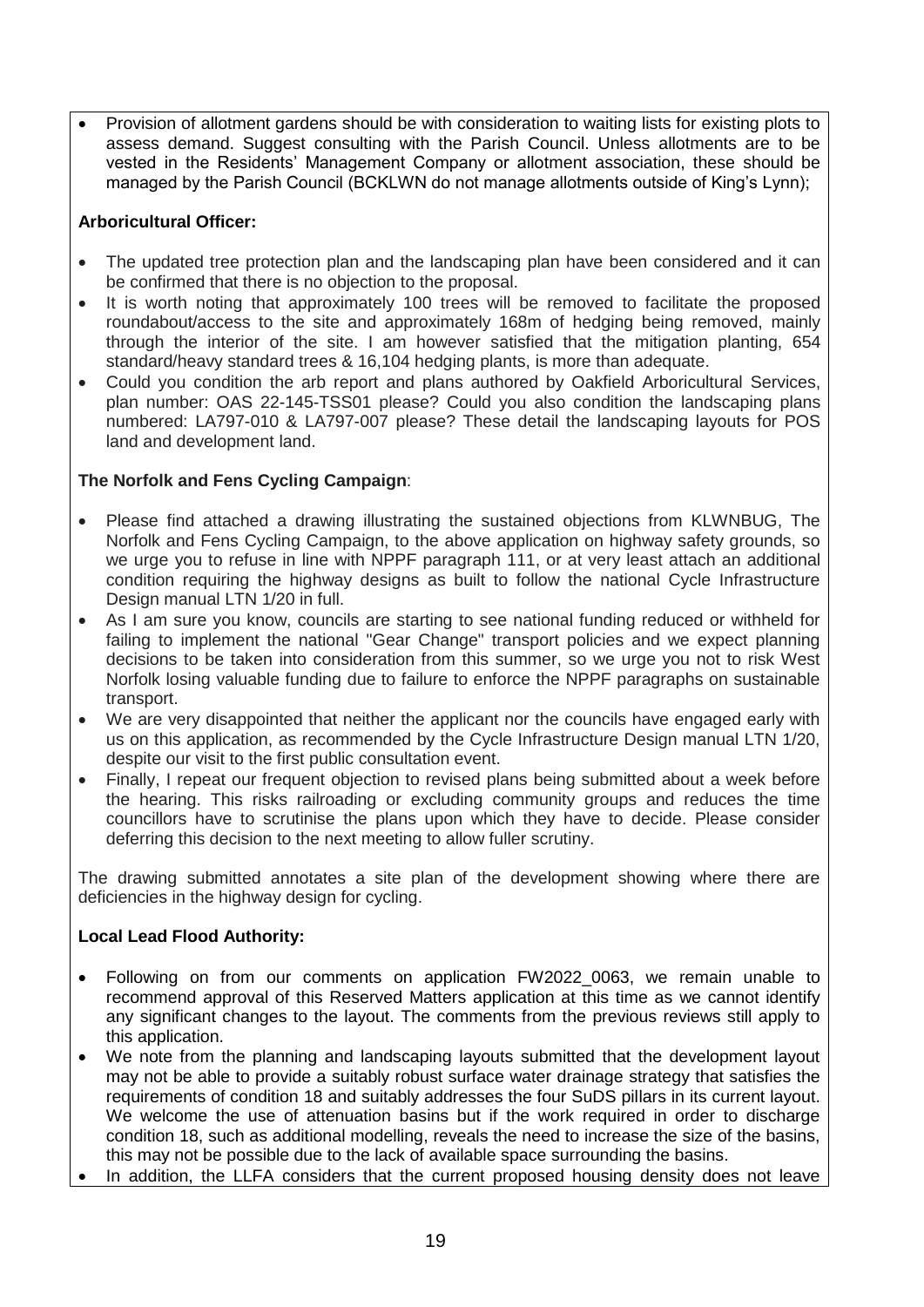enough space for drainage infrastructure that addresses the four SuDS pillars to be implemented in subsequent drainage schemes. While it is noted that the attenuation basin is one drainage infrastructure element that addresses the four pillars of SuDS, the four pillars have not been considered across the wider drainage network, particularly in relation to biodiversity and amenity value. Additionally, if modelling of critical rainfall events leads to the need for water quantity management measures further to the basin in other areas of the site, this could prove difficult due to the lack of available space.

 Informative - We note that details of the drainage strategy have been provided, presumably in an effort to discharge Condition 18. These documents should be re-submitted as a separate Discharge of Condition application to be reviewed separately to the Reserved Matters application. We will then consider the outcome of the Discharge of Condition application when we revisit the Reserved Matters application.

#### **The applicant's response to the LLFA:**

- The Reserved Matters application has been formulated in conjunction with Richard Jackson Engineering Consultants who have been advising on technical drainage design. The scheme that has been presented has not been designed in isolation from the drainage requirements of Condition 18. On the 08 April 2022 we submitted all the technical details required to assure the Council and consultees that this is the case and we subsequently applied to discharge Condition 18. The discharge of condition application does not appear to be available online at present, but the application was made on 13.04.2022 with reference PP-11194541. However, we understand that the information provided on the 08th April was sent to the LLFA by the Council and therefore should have formed the basis of their assessment.
- Given the above we find it curious to note that the Annex of the LLFA consultation response, which sets out the information that has been reviewed, only includes the planning layout drawing sheets. This is disappointing given the discussion we held with regards to providing the detailed drainage strategy and submitting the Drainage Design Statement as had been requested. It's not clear why this document hasn't been reviewed by the LLFA as it would have addressed the questions raised in their letter.
- The concern of space required for the drainage basins has been suitably demonstrated and evidenced in the Drainage Design Statement prepared by Richard Jackson Ltd. It should also be noted that this information has been submitted as part of the application to discharge condition 18 of the outline permission.
- The comments relating to lack of consideration of the 'four pillars of SuDS' is again evident through not reviewing the available information. Features are provided across the wider drainage network in addition to the basin as set out in the Drainage Design Statement. Modelling calculations have been provided to demonstrate that storage features are not required elsewhere on the site as all flows can be accommodated in the designed basins. Our landscaping proposals can be read in conjunction with the drainage proposals, these reinforce that ecological and biodiversity benefits of the lagoons have been considered as required by the four pillars of SuDS design.
- In terms of process the outline consent requires that the drainage details would be discharged prior to commencement of development on site and therefore does not preclude the approval of the Reserved Matters from taking place in advance of that condition being discharged. Therefore, we would respectfully request that our application be presented to the Committee on the 9th May as currently programmed and that the focus of the drainage discussion be directed to the discharge of condition application that has been submitted. It is our position that the technical drainage design has been part of the design evolution, that this fully addresses the requirements of Condition 18 and that the scheme will be delivered as currently proposed; and recommended for approval. We consider that this will be confirmed by the LLFA once the full details of our submission have been reviewed by the relevant officers, clearly at present this assessment has not occurred. It would be ideal if the Drainage Design Statement could be reviewed as a matter of urgency and the LLFA be approached to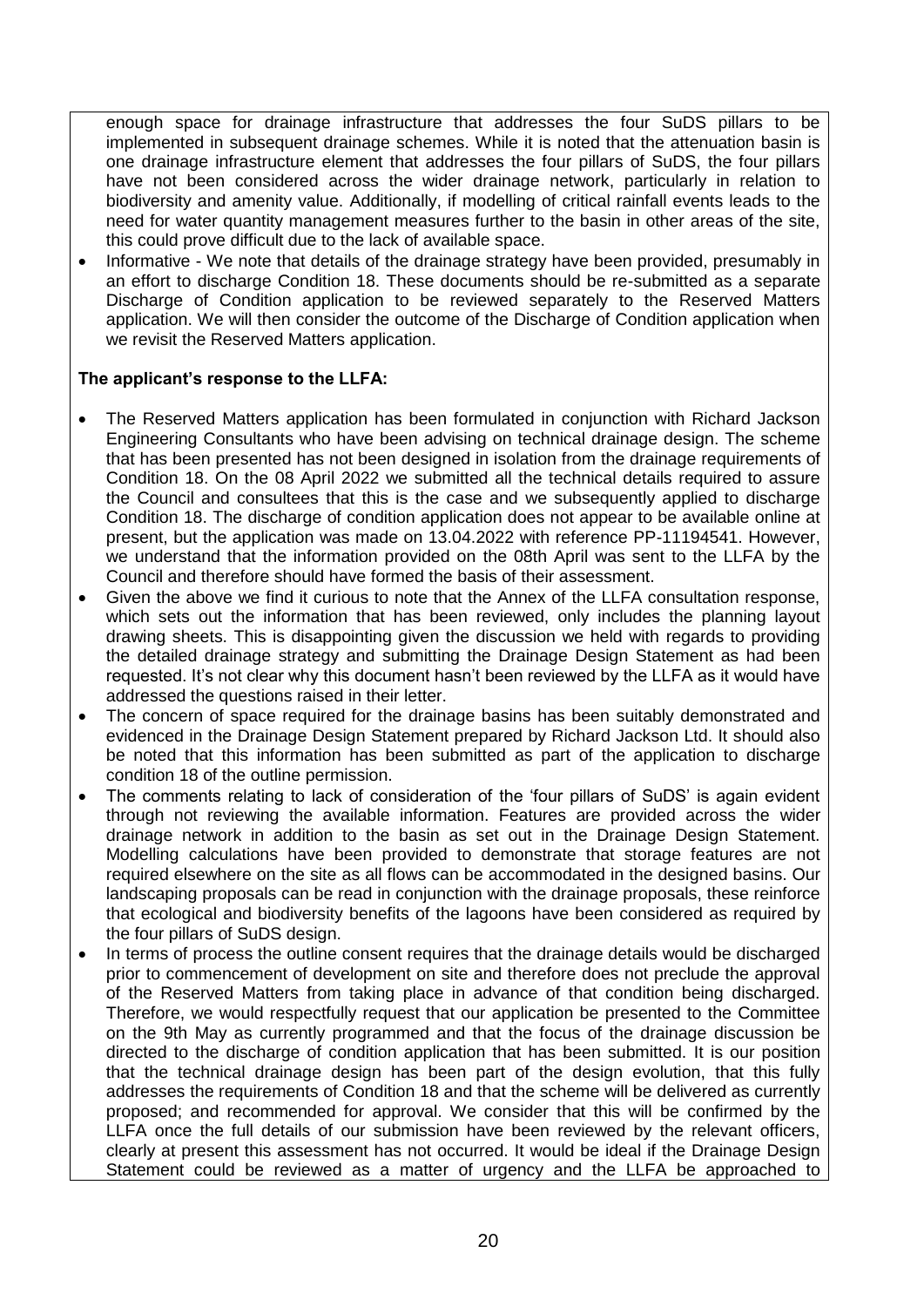reconsider their position against the application, however we would not want this to result in any delay in the Reserved Matters application process as there is suitable scope to continue discussion through the process to discharge Condition 18 and we are confident that the scheme as submitted will be the delivered outcome.

# **Norfolk County Council Highways:**

The County Council's standard estate road condition that is either already on the outline permission or should be included in any future reserved matters permission requires the applicant to provide detailed drawings for approval for the roads, footways and cyclepaths, etc. Consideration of any future detailed drawings will take due regard to all relevant local and national guidance, including LTN1/20, which therefore does not need to be specifically mentioned in any condition.

With regards the two developments, the comments by Mr Ray can be summarised as follows

- **Design of the South Wootton roundabout** This is not a consideration of this application and is subject to a separate approval process, following the granting of outline permission
- **Missing crossing at junctions and across the spine road** This is a detailed design matter that can be dealt with following the grant of permission.
- **Ramps must be sinusoidal** This is a construction detail that can be dealt with after the grant of permission.
- **Safety Buffer adjacent to lay-bys** This is a detailed design matter that can be dealt with following the grant of permission, although will require a very minor adjustment to the layout to provide a 0.5m buffer.
- **Substandard width of paths** The highlighted paths have been designed as footpaths and a largely not intended to be adopted. I would have no objection to the highlighted sections being widened, but couldn't justify a recommendation of refusal if they are not.
- **Sharp corners at junctions** This is a design matter that can be dealt with following the grant of permission, although will require a very minor adjustment to the layout to provide the appropriate radius.

# **Assistant Director's comments:**

The submission of the tree protection plan has fully satisfied the Council's Arboricultural Officer and addresses the comments made by the Open Space Officer. As such it is considered expedient to secure the means of protection for the remaining trees and hedges by planning condition.

The plan submitted by KLWBUG is available to view on the council's website. Turning to the comments provided by KLWNBUG attention is drawn to the decision for the outline consent. As access was considered planning conditions were attached which relate to the construction of roads, footways, cycleways, street lighting and foul and water sewers within the site. Conditions which cover the design of the road and footway network are covered under Condition Nos. 6, 7, 8 and 37. Furthermore, the detailed highway design will also be subject to the separate approval and adoption process of the Highway Authority made under section 38 and 278 of the Highway Act.

Taking into account the planning conditions attached on the outline application and the technical approval process of the Highway Authority, it is considered that if required the alterations highlighted by KLWNBUG can be incorporated into the details for the road and footway specification. As such it is considered the comments of the KLWNBUG, whilst noted, can be addressed if necessary through the discharge of the planning condition.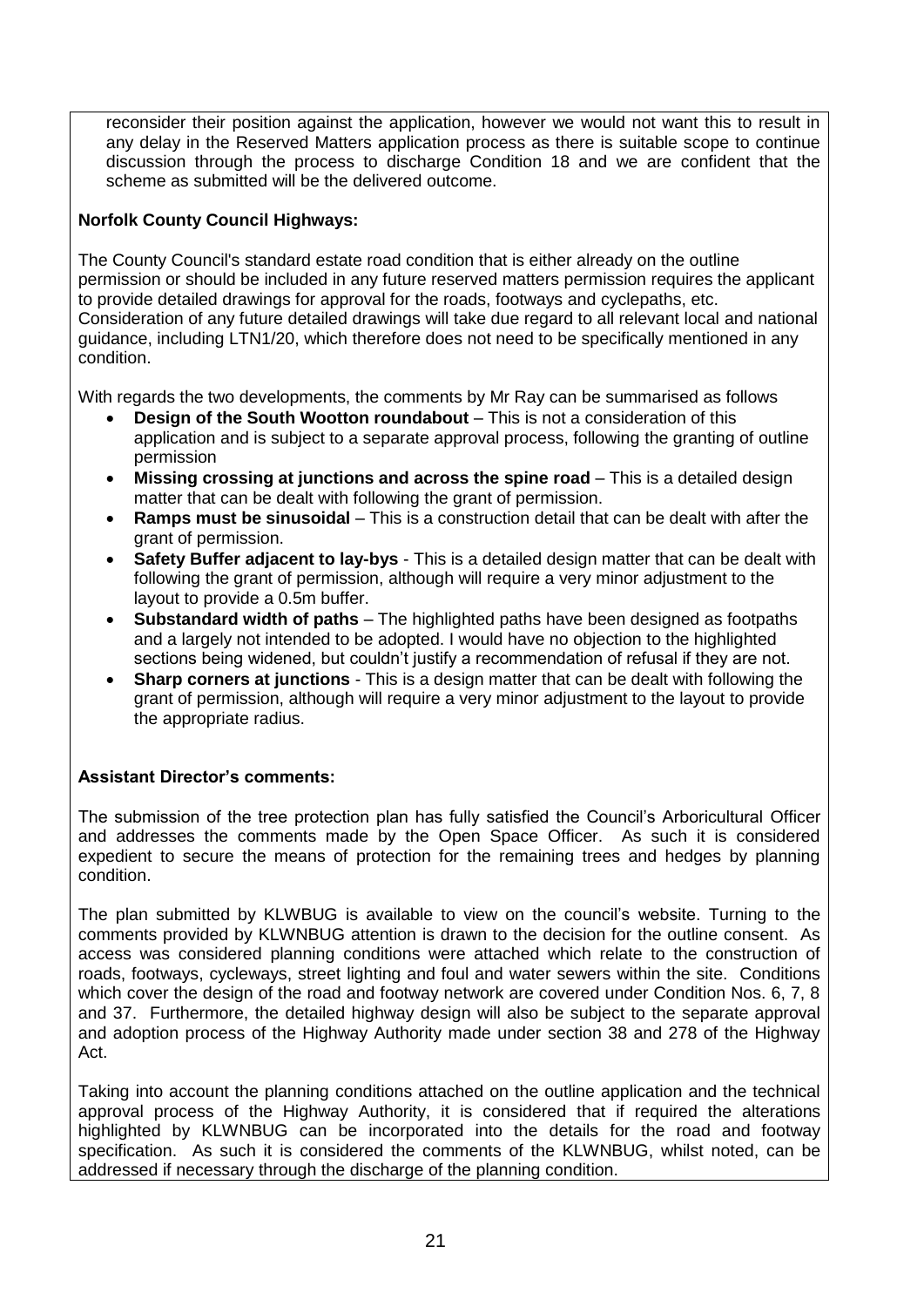This position has been confirmed by the highway authority, set out above.

In respect of the treatment of surface water it is noted the latest comments issued by the LLFA retain their position that they have been unable to support the reserved matters application. However, as the applicant states it can be confirmed that condition 18 attached to the outline consent does require full details to be submitted for a surface water scheme. The condition requires to comprehensively show:

- Surface water runoff rates;
- Attenuation storage to accommodate a 1 in 100 year return period (a minimum storage volume is stated of 12,199m3 which would be link with section 6.13 of the submitted FRA);
- Detailed designs, modelling calculations and plans of the of the drainage conveyance network;
- The design of the attenuation basin will incorporate an emergency spillway and any drainage structures include appropriate freeboard allowances;
- Finished ground floor levels of properties are a minimum of 300mm above expected flood levels of all sources of flooding;
- Details of how all surface water management features to be designed;
- A maintenance and management plan detailing the activities required and details of who will adopt and maintain the all the surface water drainage features for the lifetime of the development.

It can also be confirmed to members that an application to discharge outline planning condition no. 18 has been registered by the Authority and the LLFA has been consulted (amongst other consultees). The LLFA will need to agree to this scheme.

Ordinarily an application of this scale would not be presented to planning committee without the explicit support from the LLFA. However, the applicant has always been made aware of the situation and has requested the application be continued on its current trajectory. It is noted that it has been with the authority for some time. As such it is with Members to determine the application on the basis of what is before them.

When considering this issue however, Members attention is drawn to the fact that outline condition number 18 still needs to be discharged prior to works commencing in any phase of the development (except for the highway improvement works) and this application is currently with the Authority. If an issue can be dealt with by condition then planning guidance is clear that it should be, and this is considered to be the position here.

In terms of the arboricultural officers comments, there is an existing condition on the outline consent dealing with tree protection, and that will be dealt with through the discharge of condition process. The landscaping plans are already conditioned.

#### **Item 8/3(a) Page No. 117**

**CORRECTION:** Page 117 - To clarify the applicants are Cllr Tony Bubb and Mrs Bubb.

**Item 8/3(b) Page No. 121**

### **Comments from Cllr Rust:**

Cllr Rust has drawn attention to representations from a local resident in respect of the cabins at Springwood, requesting that this communication is included in the submissions.

**Assistant Director's comments:**